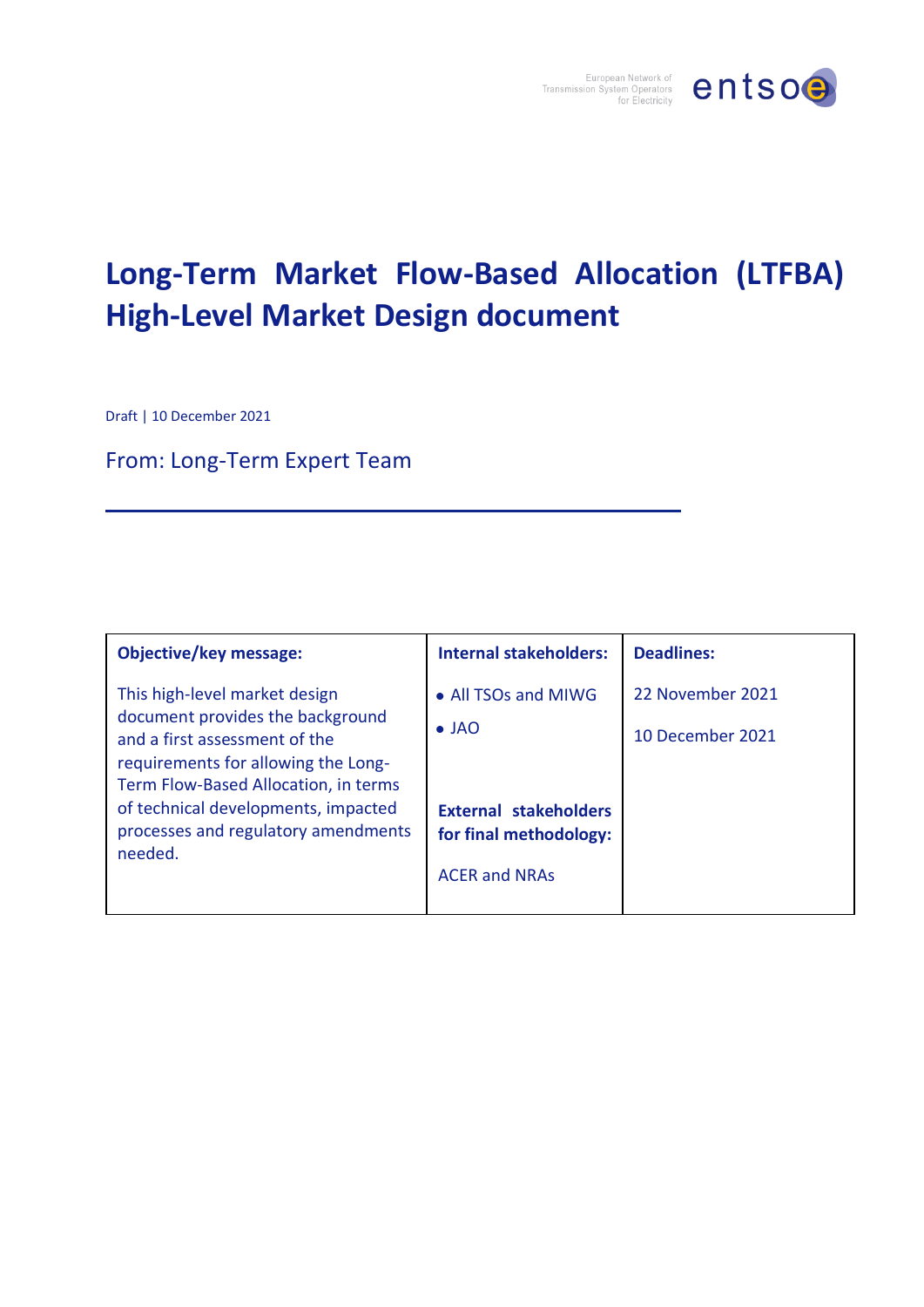# LTFBA High-Level Market Design entsoo

Draft | 10 December 2021

### <span id="page-1-0"></span>**TABLE OF CONTENTS**

| 1.<br>2.<br>3.<br>2.1.<br>2.2.<br>2.3.<br>2.4.<br>4.<br>3.1.<br>3.2.<br>5.<br>4.1.<br>5.1.1.<br>5.1.2.<br>5.1.3.<br>4.2.<br>4.3.<br>4.4.<br>4.5.<br>6.<br>5.1.<br>FCA Article 49 and 59 – Requirements for the Single Allocation Platform and for the cost sharing<br>5.1.1.<br>5.1.2.<br>5.1.3.<br>5.1.4.<br>5.2.<br>5.2.1.<br>FCA Articles 17 and 18 – Generation of load data provision and for a common grid model  18<br>5.2.2.<br>5.2.3.<br>5.2.4.<br>5.2.5.<br>5.3.<br>5.3.1. |  |  |  |  |
|--------------------------------------------------------------------------------------------------------------------------------------------------------------------------------------------------------------------------------------------------------------------------------------------------------------------------------------------------------------------------------------------------------------------------------------------------------------------------------------|--|--|--|--|
|                                                                                                                                                                                                                                                                                                                                                                                                                                                                                      |  |  |  |  |
|                                                                                                                                                                                                                                                                                                                                                                                                                                                                                      |  |  |  |  |
|                                                                                                                                                                                                                                                                                                                                                                                                                                                                                      |  |  |  |  |
|                                                                                                                                                                                                                                                                                                                                                                                                                                                                                      |  |  |  |  |
|                                                                                                                                                                                                                                                                                                                                                                                                                                                                                      |  |  |  |  |
|                                                                                                                                                                                                                                                                                                                                                                                                                                                                                      |  |  |  |  |
|                                                                                                                                                                                                                                                                                                                                                                                                                                                                                      |  |  |  |  |
|                                                                                                                                                                                                                                                                                                                                                                                                                                                                                      |  |  |  |  |
|                                                                                                                                                                                                                                                                                                                                                                                                                                                                                      |  |  |  |  |
|                                                                                                                                                                                                                                                                                                                                                                                                                                                                                      |  |  |  |  |
|                                                                                                                                                                                                                                                                                                                                                                                                                                                                                      |  |  |  |  |
|                                                                                                                                                                                                                                                                                                                                                                                                                                                                                      |  |  |  |  |
|                                                                                                                                                                                                                                                                                                                                                                                                                                                                                      |  |  |  |  |
|                                                                                                                                                                                                                                                                                                                                                                                                                                                                                      |  |  |  |  |
|                                                                                                                                                                                                                                                                                                                                                                                                                                                                                      |  |  |  |  |
|                                                                                                                                                                                                                                                                                                                                                                                                                                                                                      |  |  |  |  |
|                                                                                                                                                                                                                                                                                                                                                                                                                                                                                      |  |  |  |  |
|                                                                                                                                                                                                                                                                                                                                                                                                                                                                                      |  |  |  |  |
|                                                                                                                                                                                                                                                                                                                                                                                                                                                                                      |  |  |  |  |
|                                                                                                                                                                                                                                                                                                                                                                                                                                                                                      |  |  |  |  |
|                                                                                                                                                                                                                                                                                                                                                                                                                                                                                      |  |  |  |  |
|                                                                                                                                                                                                                                                                                                                                                                                                                                                                                      |  |  |  |  |
|                                                                                                                                                                                                                                                                                                                                                                                                                                                                                      |  |  |  |  |
|                                                                                                                                                                                                                                                                                                                                                                                                                                                                                      |  |  |  |  |
|                                                                                                                                                                                                                                                                                                                                                                                                                                                                                      |  |  |  |  |
|                                                                                                                                                                                                                                                                                                                                                                                                                                                                                      |  |  |  |  |
|                                                                                                                                                                                                                                                                                                                                                                                                                                                                                      |  |  |  |  |
|                                                                                                                                                                                                                                                                                                                                                                                                                                                                                      |  |  |  |  |
|                                                                                                                                                                                                                                                                                                                                                                                                                                                                                      |  |  |  |  |
|                                                                                                                                                                                                                                                                                                                                                                                                                                                                                      |  |  |  |  |
|                                                                                                                                                                                                                                                                                                                                                                                                                                                                                      |  |  |  |  |
|                                                                                                                                                                                                                                                                                                                                                                                                                                                                                      |  |  |  |  |
|                                                                                                                                                                                                                                                                                                                                                                                                                                                                                      |  |  |  |  |
|                                                                                                                                                                                                                                                                                                                                                                                                                                                                                      |  |  |  |  |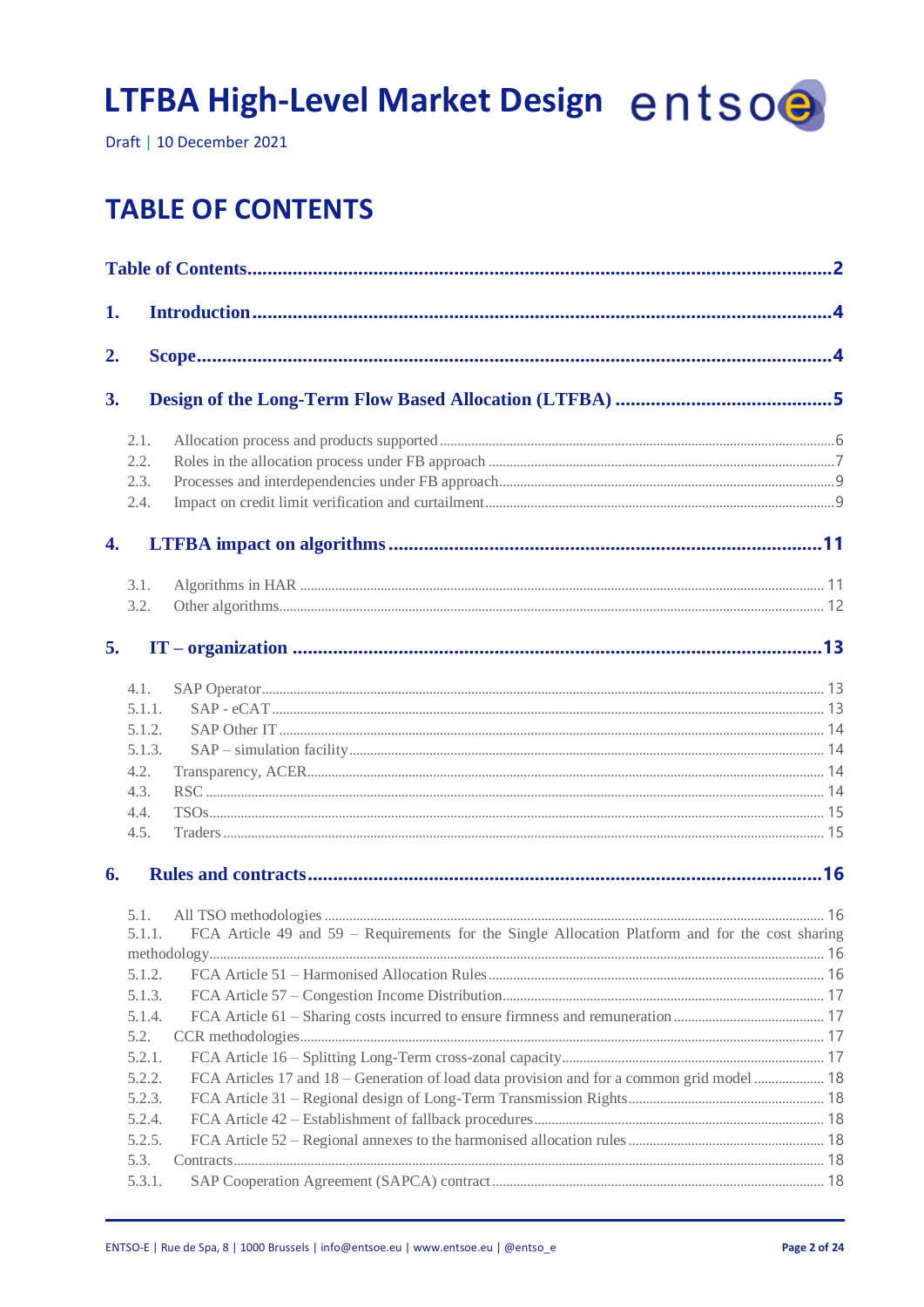# LTFBA High-Level Market Design entsoe

Draft | 10 December 2021

| 7. |  |    |
|----|--|----|
| 8. |  |    |
|    |  |    |
|    |  | 24 |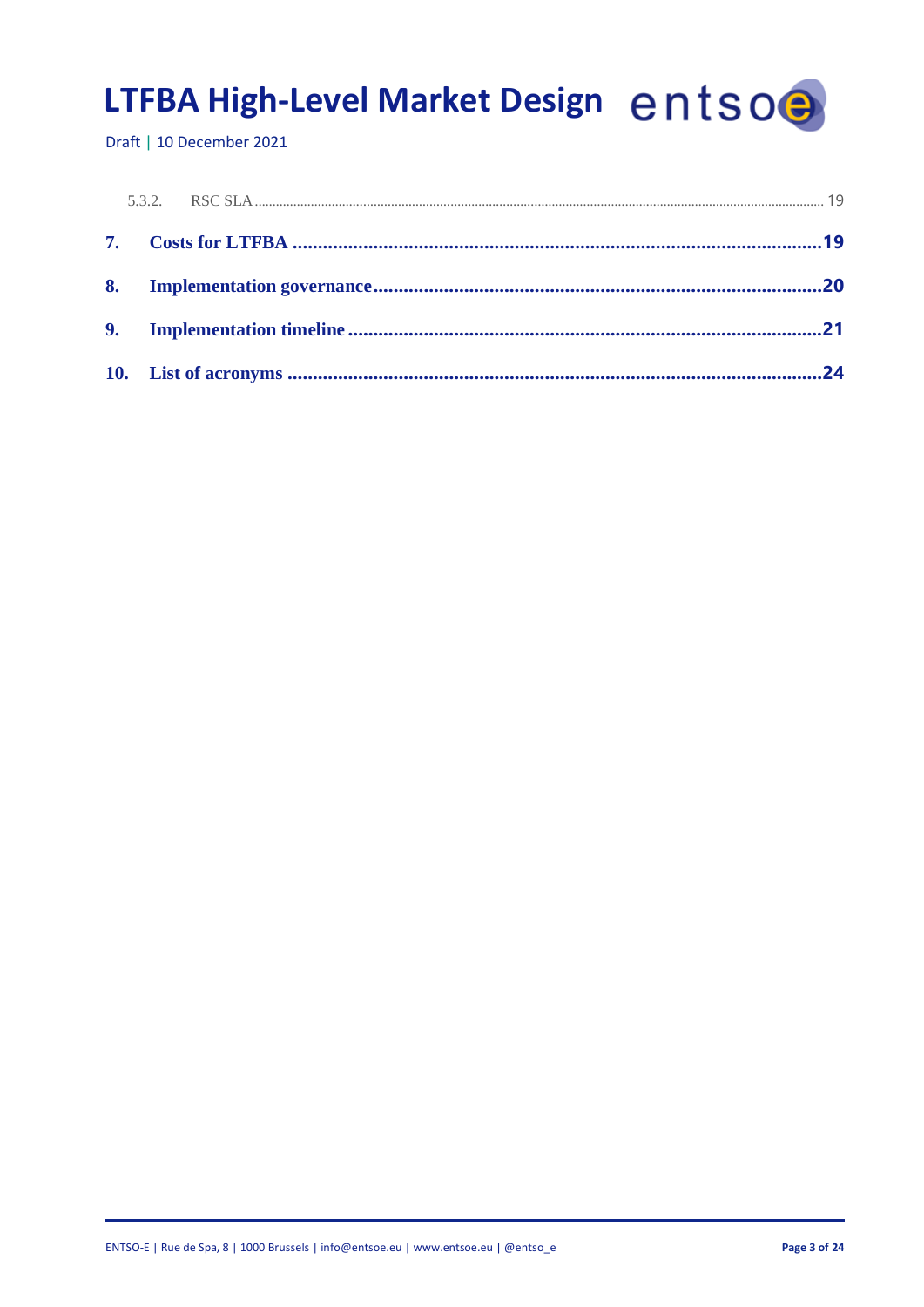Draft | 10 December 2021

### <span id="page-3-0"></span>**1.Introduction**

The high-level market design describes a first assessment of the design for LT FBA implementation on all TSO level, following the implementation of flow-based in the long-term timeframe in at least two regions (Nordics and Core). This document has been drafted to inform all TSOs from all CCRs on the implementation of LT FBA. This document also provides a suggestion how the allocation and development of the allocation algorithm for long-term flow-based methodology can be implemented by November 2024. This document can be used a basis for further assessments and implementations of LT FBA in the regions.

### <span id="page-3-1"></span>**2. Scope**

This document describes an All TSOs first views on implementation of the Flow-based LT capacity allocation in the Single Allocation Platform (SAP).

Based on the FCA regulation Article 10 the approach used in the common capacity calculation methodology shall be either a coordinated net transmission capacity approach or a flow-based approach. When establishing the SAP, no CC region anticipated the use of the FB capacity calculation approach. That is why only the NTC approach was required from SAP.

This changed last year when Nordic CCR and Core CCR announced that the flow-based capacity calculation and allocation would be the target solution, thus the SAP and corresponding All TSOs methodologies must be adapted to fit the new way of allocation.

The all TSOs tasks are thus the following:

- Enable FB allocation in SAP to fit the CCR CCM implementation timeline.
- Enable use of SAP for testing of CCR CCM with market participants
- Update all TSOs methodologies to be also compatible with FB allocation

The CCRs that shall implement the FB capacity calculation are given a deadline from the concerned NRAs or ACER. Up to now we are working with the following assumptions:

- Core CCR shall implement the FB capacity calculation (and thus FB allocation) from November 2024, starting with yearly auctions.
- Nordic CCR shall implement a LT ATC Extraction (ATCE) (based on LT FB capacity calculation) 12 months after implementing the DA and ID CCM. Based on current regional planning, the go-live of LT ATCE is set to Q4/2023. The only LT transmission-product currently traded in the Nordic, is between DK1 and DK2. The Nordic CCR will switch to LT FB allocation when the SAP is able to manage the Nordic LT FB approach.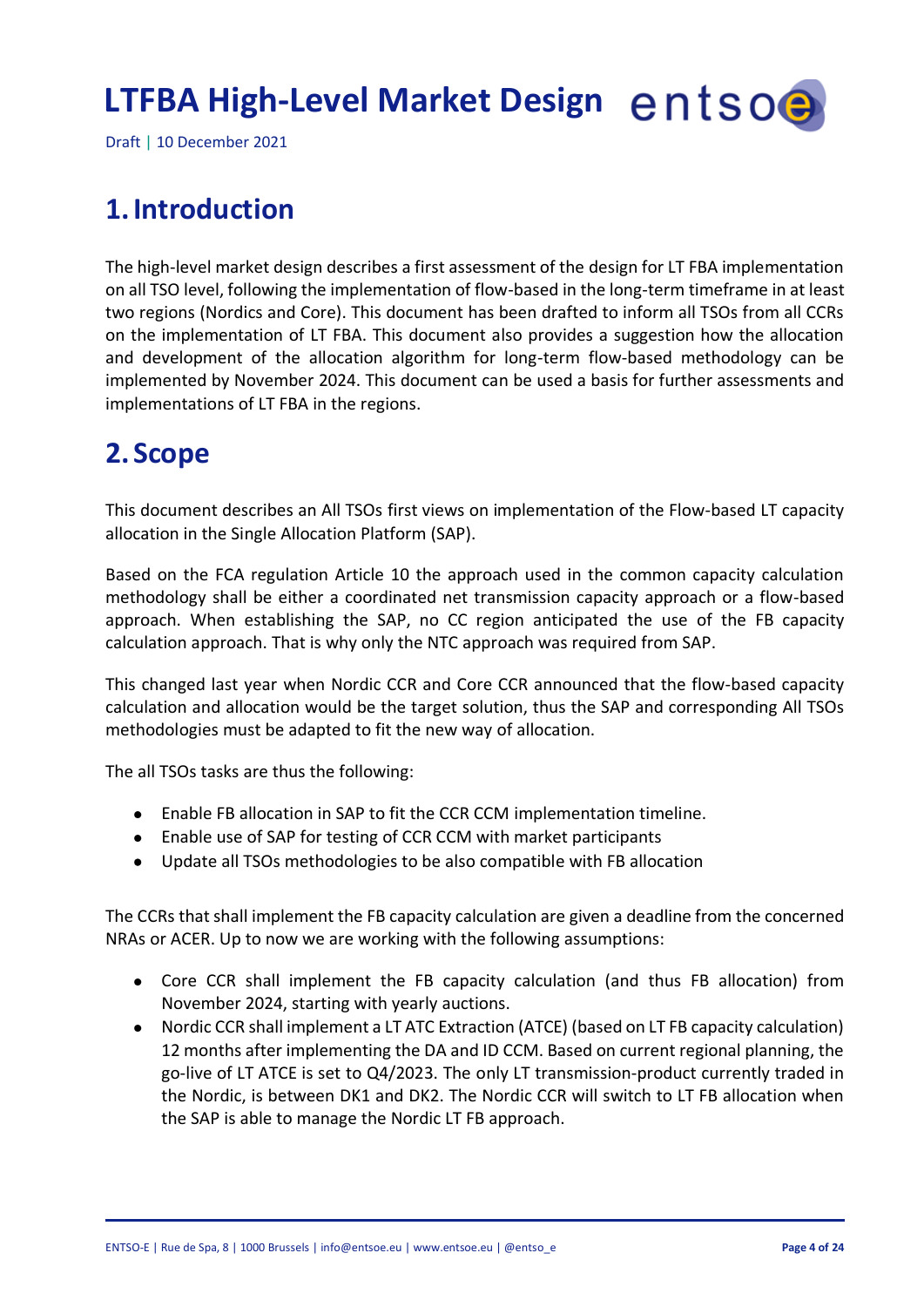Draft | 10 December 2021

Given the decision of ACER on Core LTCC methodology and many uncertainties in the Nordic CCR, the All TSOs conclude that the abovementioned tasks shall be delivered to enable go-live of LTFBA for Core LTCC by November-2024.

All TSOs shall not be engaged in capacity calculation methodology implementation. However, close cooperation on details of All TSOs methodologies is needed between CCRs and all TSOs.

### <span id="page-4-0"></span>**3.Design of the Long-Term Flow Based Allocation (LTFBA)**

The following sub-chapters describe the general understanding of the Long-Term Flow Based Allocation (LTFBA) design and its impact on current arrangements for LT allocation. Detailed descriptions shall be developed in methodologies or other documents by all TSOs and/or SAP.

A first, rough overview for basic understanding of LTFBA is given by the following figure, especially to guide those readers into that topic, who are not that familiar with this topic so far.

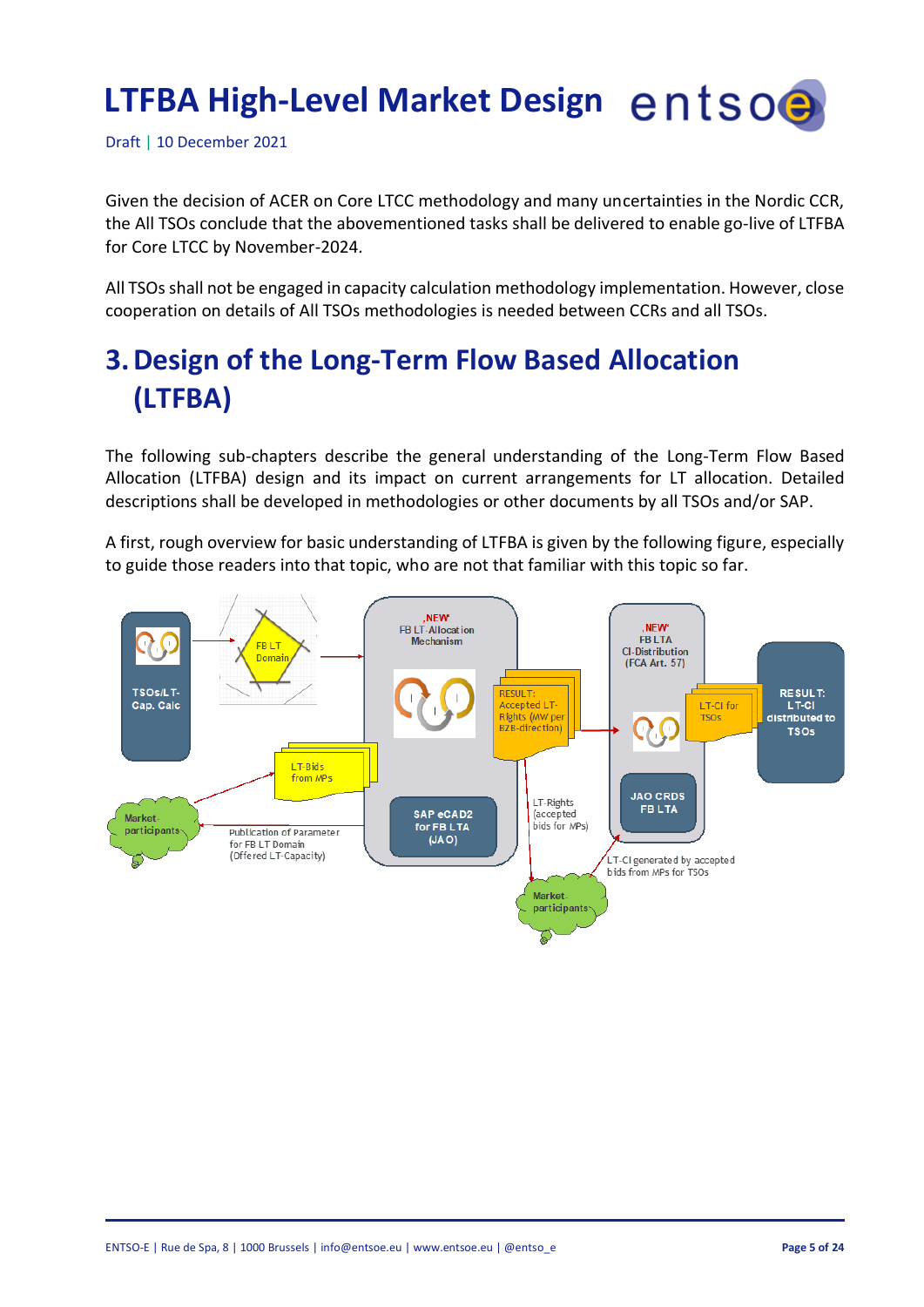Draft | 10 December 2021



The following figure is focusing on the most relevant parties involved to LTFBA:

#### <span id="page-5-0"></span>**2.1.Allocation process and products supported**

The FB allocation design is driven by requirements from the regions where FB approach is to be implemented in the long-term timeframe. So far, the approach was generally to implement the LT FBA in the most efficient and lean way.

Long-term flow-based allocation process, for the CCRs where it applies, is foreseen to be conducted at least on annual and monthly basis. Such timeframes will be considered for CCR Core, nevertheless allocation process should be able to cover all timeframes listed in the FCA regulation. In CCRs where flow-based capacity calculation is in place, long-term capacity allocation should be done solely on FB parameters due to the fact that it is not possible to combine FB and NTC auctions at the same time within the same CCR<sup>1</sup>. Each CCR performs its own separate implementation.

The general assumption is that the capacity parameters are unique for the whole validity period. In such a case just one round of allocation in the relevant timeframe will be conducted  $-$  just one annual auction for a given calendar year, one monthly per a given calendar month.

Reduction periods shall be anticipated based on the CCMs for the relevant timeframe calculation. Allocation of LTTRs within one CCR using the FB CCM will be done within one auction, i.e. CCR BZB allocations are evaluated together within a single process.

The allocation will be realized by reflecting adjacent BZ BZBs bids on FB parameters within the CCR, i.e. bids on each BZB containing price and value of demanded capacity will be translated via the PTDFs on RAM usage on every CNEC considered in FB domain. As a result, there will be allocated

l

*<sup>1</sup> Apart from external constraints (maximum possible export/import) that would be applied at some borders of a FB CCR, and which to some extent correspond to the concept of NTC.*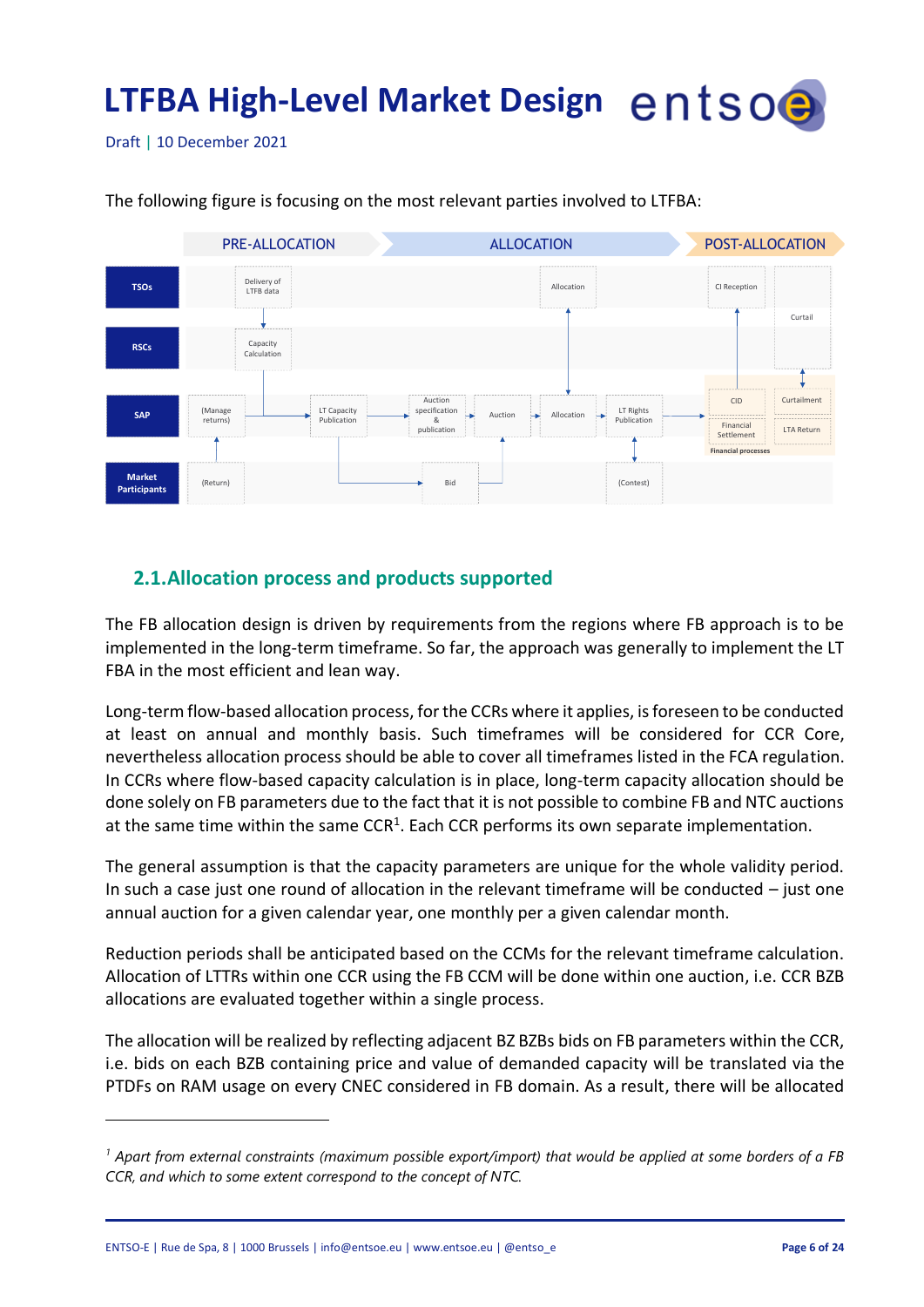Draft | 10 December 2021

LTTRs in full MW per hour<sup>2</sup>, BZB and direction along with prices per LTTR. Please note that negative prices will not be allowed and LTTR Options - FTR/PTR are only considered, i.e. LTTR Obligations <sup>3</sup> are not foreseen to be supported at the starting phase.

On top of capacities available in the FB domain the allocation constraints with regards to a maximum possible BZ import/export need to be considered in each allocation process. This feature is to be implemented in allocation algorithm.

It needs to be noted that at that stage the allocation algorithm will cover CCR Core solely and not be able to optimize results and consider allocation constrains across other CCRs.

The CCRs using FB approach in long-term timeframe will provide the following capacity parameters:

The final flow-based domain covering the Remaining Available Margin (RAM) and zone-tozone PTDFs for each Critical Network Element with Contingenies (CNEC) "(including allocation constraints).

The monthly capacity calculation takes into account the already allocated LT rights/values on a BZB, adjusted by any individual returns from LTTRs. The deadline for returns must be earlier compared to the explicit allocation of today. The SAP is not responsible for any adjustment of capacity parameters – returns are reflected by the CCR.

Splitting of annual capacity in line with the FCA Article 16 methodology is performed by the CCRs – the capacity parameters provided by the CCR will comply with the respective requirements.

Any other LTFBA features, such as peak/off-peak products, block bids, linked bids across timeframes or more BZBs, year-ahead monthly auctions, point-to-point (distant zones) bidding, are not foreseen to be implemented at this stage. Development of these advanced functions can be performed once the basic requirements are in operation.

#### <span id="page-6-0"></span>**2.2. Roles in the allocation process under FB approach**

Implementation of the LTFBA does not affect heavily current distribution of roles within the preallocation, allocation and post-allocation processes. Since the FB capacity parameters are much more complex than for NTC, several roles of SAP are shifted to CCRs. The detailed tasks of RSCs and TSOs might depend on the agreements in the CCRs.

#### **SAP Operator**

l

Allocate LT capacity

*<sup>2</sup> Due to the anticipated switch of DA market to 15'min MTU it could be beneficial to switch to 15'min MTU in the LT market later on in time.*

*<sup>3</sup> No TSO indicated that they foresee to change to LTTR obligations within the next years.*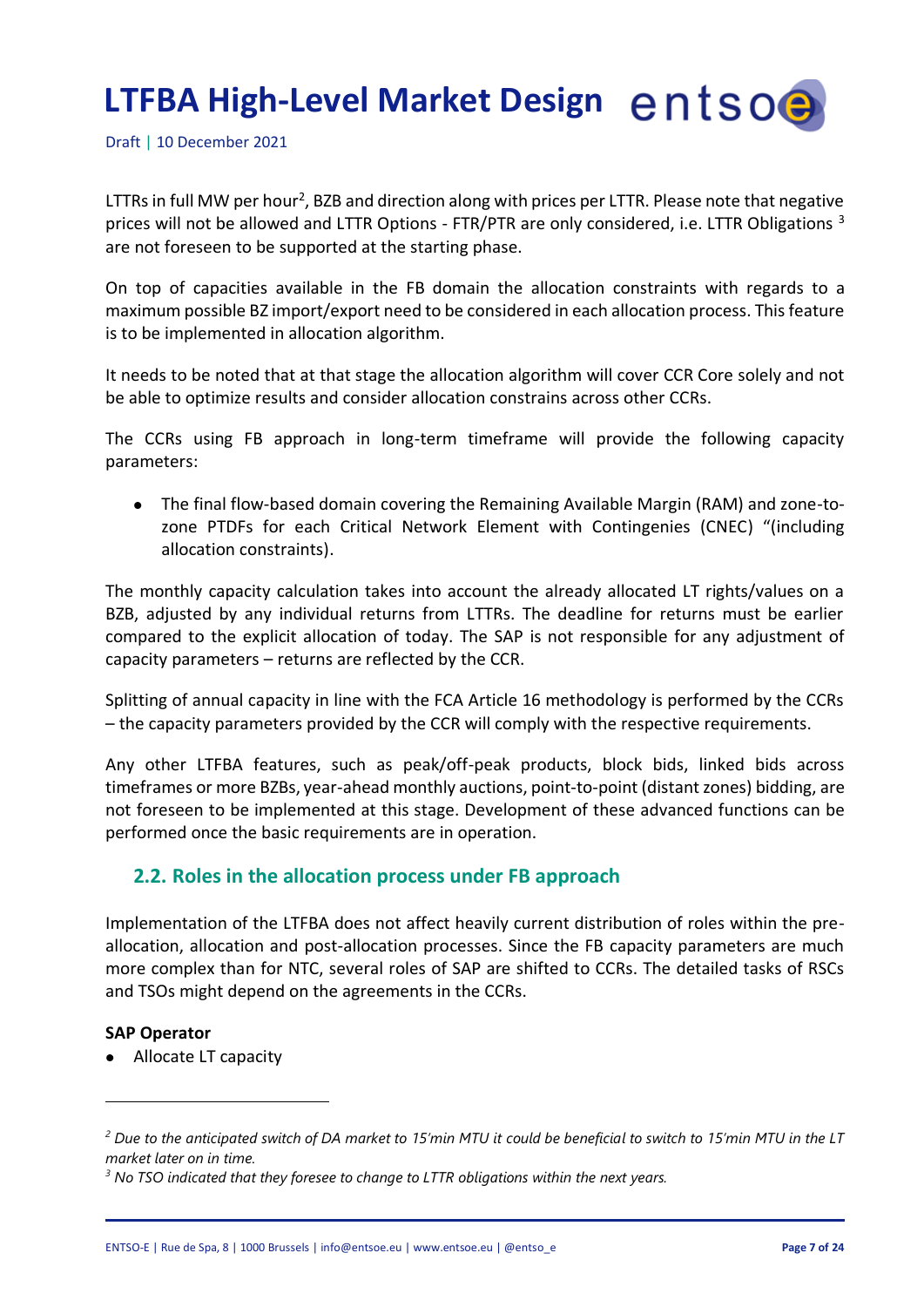Draft | 10 December 2021

- Calculate financial value of the returns, compensations, CID
- Settle all financial flows among market participants and TSOs
- Process financially curtailment of LTTRs towards MPs and TSOs
- Inform parties about results
- Publish FB domain and related data
- Publish allocation results at web pages and EMFIP
- Curtail LTTRs holders

#### **TSOs/CCR RSC (following CCR arrangements)**

- Calculate FB capacity parameters for each timeframe and make them finally available to SAP
- Reflect curtailment of yearly products in recalculation of monthly capacity parameters (e. g. curtailment of already allocated yearly capacity)
- Reflect returns of yearly products in recalculation of monthly capacity parameters
- Send allocation constraints to SAP
- Send curtailments results to SAP
- Send allocation constraints and capacity calculation data to CCR RSC
- Send curtailment to RSC CCR
- Validate capacity parameters

#### **EMFIP** (**Electricity Market Fundamental Information Platform)**

- Stops publishing LT NTCs for the relevant CCR
- Publishes remaining data

#### **ARIS (ACER)**

No impact

#### **Market Participant**

- Adoption to new capacity data set
- No major changes in bidding  $\bullet$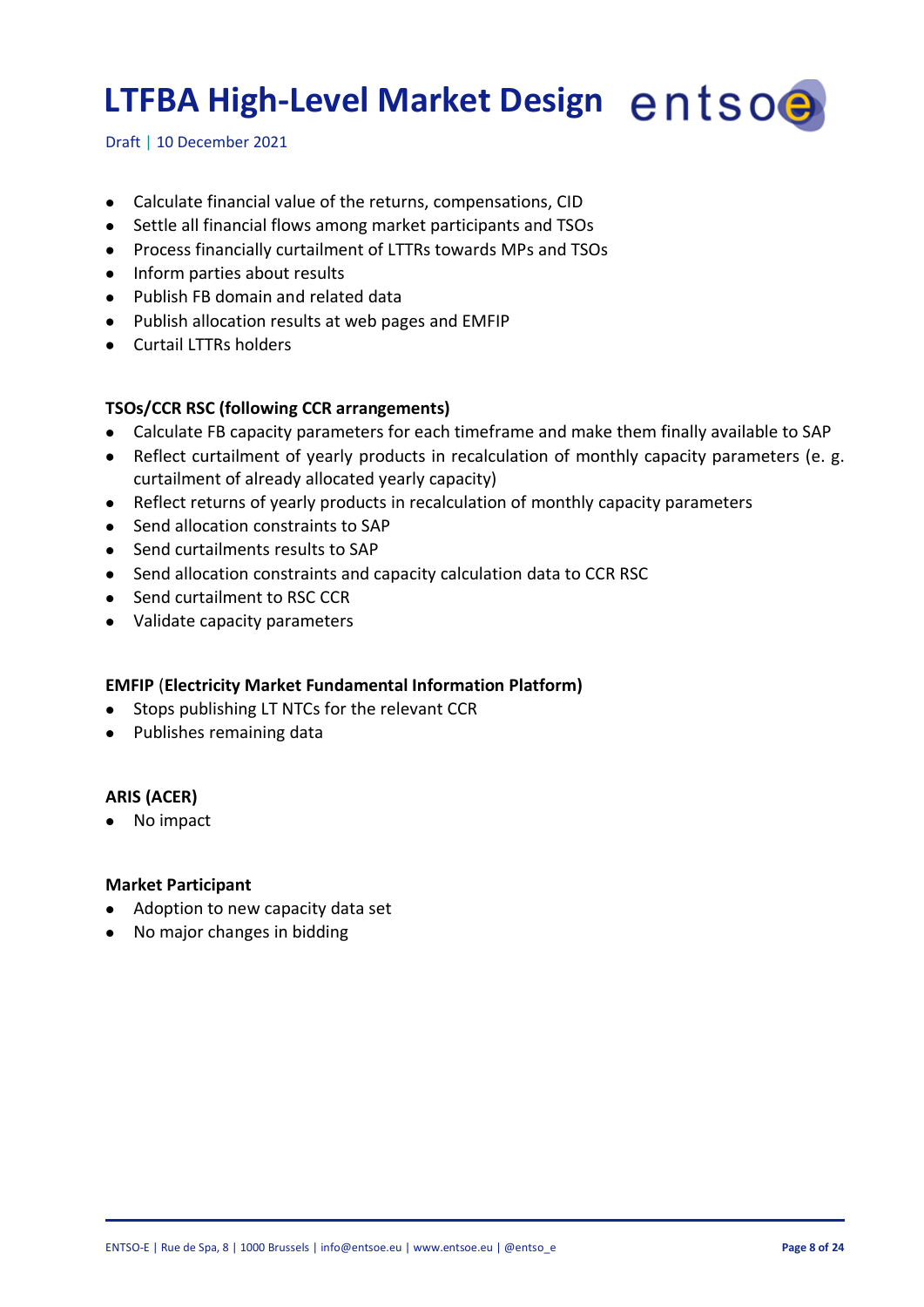Draft | 10 December 2021

#### <span id="page-8-0"></span>**2.3. Processes and interdependencies under FB approach**



#### <span id="page-8-1"></span>**2.4. Impact on credit limit verification and curtailment**

The Harmonized Allocation Rules must be checked thoroughly for compatibility with the FBA.

The major impact (except for the allocation itself) is expected in the credit limit calculation  $$ the current rules are not efficient enough to fit a new situation when around 20-30 auctions are performed within a single step. FB will include complexities in how to assess bids against the available credit limit, which is currently done after the clearing, which can result in multiple iterations of results calculation if bids are rejected due to a breach of credit limit. Such an iterative approach is possible under FB, but it would be very complex to explain to market participants why their bid was eliminated in such an iterative approach, without keeping the results of each iteration and the credit limits which were applied for each iteration. Consequently, it is suggested to assess bids at the time of bid submission using the sum of the potential liabilities across all directional borders for which the market participant has submitted bids. The potential liability can be calculated as follows.

$$
\sum_{\text{oriented border}} \sum_{\text{hour}} \frac{(1 \text{ or } 2)}{Nb \text{ of months}} * RC_{\text{hour}} * Max(Bid \text{ price}_1 * Bid \text{ amount}_1; Bid \text{ price}_2
$$
\n
$$
* \sum_{i=1}^{2} Bid \text{ amount}_i ; ...; Bid \text{ price}_{n-1} * \sum_{i=1}^{n-1} Bid \text{ amount}_i; Bid \text{ price}_n * \sum_{i=1}^{n} Bid \text{ amount}_i)
$$

- For each oriented border, the bids placed by the market participant on this oriented border are ranked by bid price in descending order: bid 1 is the bid with the highest price, bid N is the bid with the lowest price
- Bid values are summed over each delivery hour of the auction product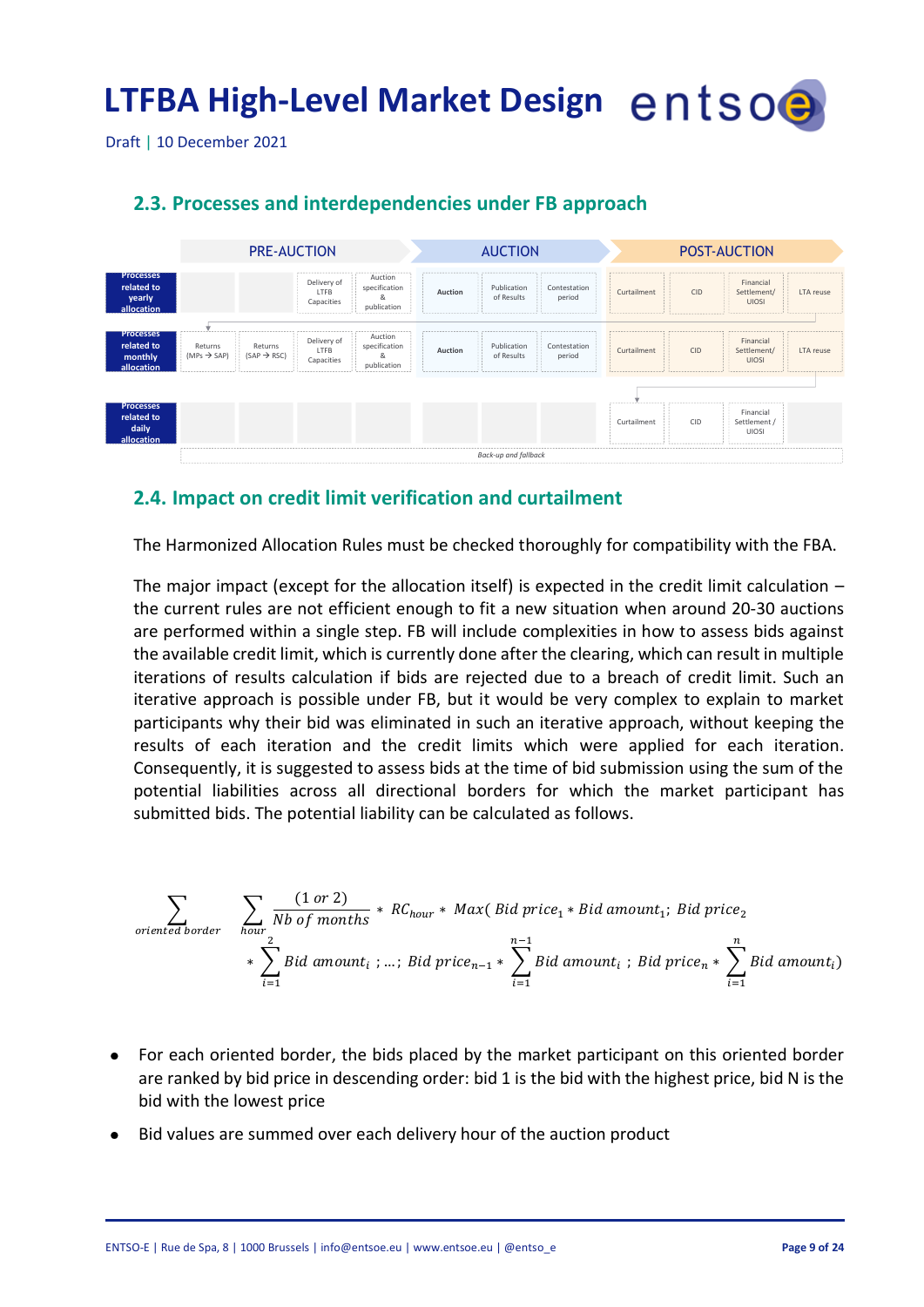Draft | 10 December 2021

- x/N rule (1/N rule or 2/N rule where N is the number of months within the product delivery period, depending on the Contestation period end of given auction) shall be applied for longterm products (more than one month):
- Potential liabilities must be increased by the taxes and levies. The total value of these taxes is computed by applying the tax rate of the market participant to the potential liabilities

In the event the potential liability exceeds the credit limit at the time of bid submission, the whole bid submitted is rejected and the market participant would be expected to submit a new set of bids which respect their credit limit constraints. It should also be clear that potential liabilities are considered then as blocked amounts towards their credit limit until the allocation takes place, meaning that during the bidding window this will affect their credit limit on other auctions.

Credit limits as defined in the HAR today will be kept, meaning the applicability of bank guarantees and dedicated business account remain.

FB means a different allocation, but no brand-new approach in terms of settlement, payments and invoicing. The impact on the sharing of congestion income between TSOs will depend on the CID methodology.

Concerning the **curtailment**, it must be clarified how usage of FB CC impacts the allocated rights in the CCR. Based on the FCA Article 25 the curtailment shall be coordinated at CCR level – impact on allocated capacity at individual BZBs shall be calculated by the CCR. SAP will only process the results of the coordinated approach.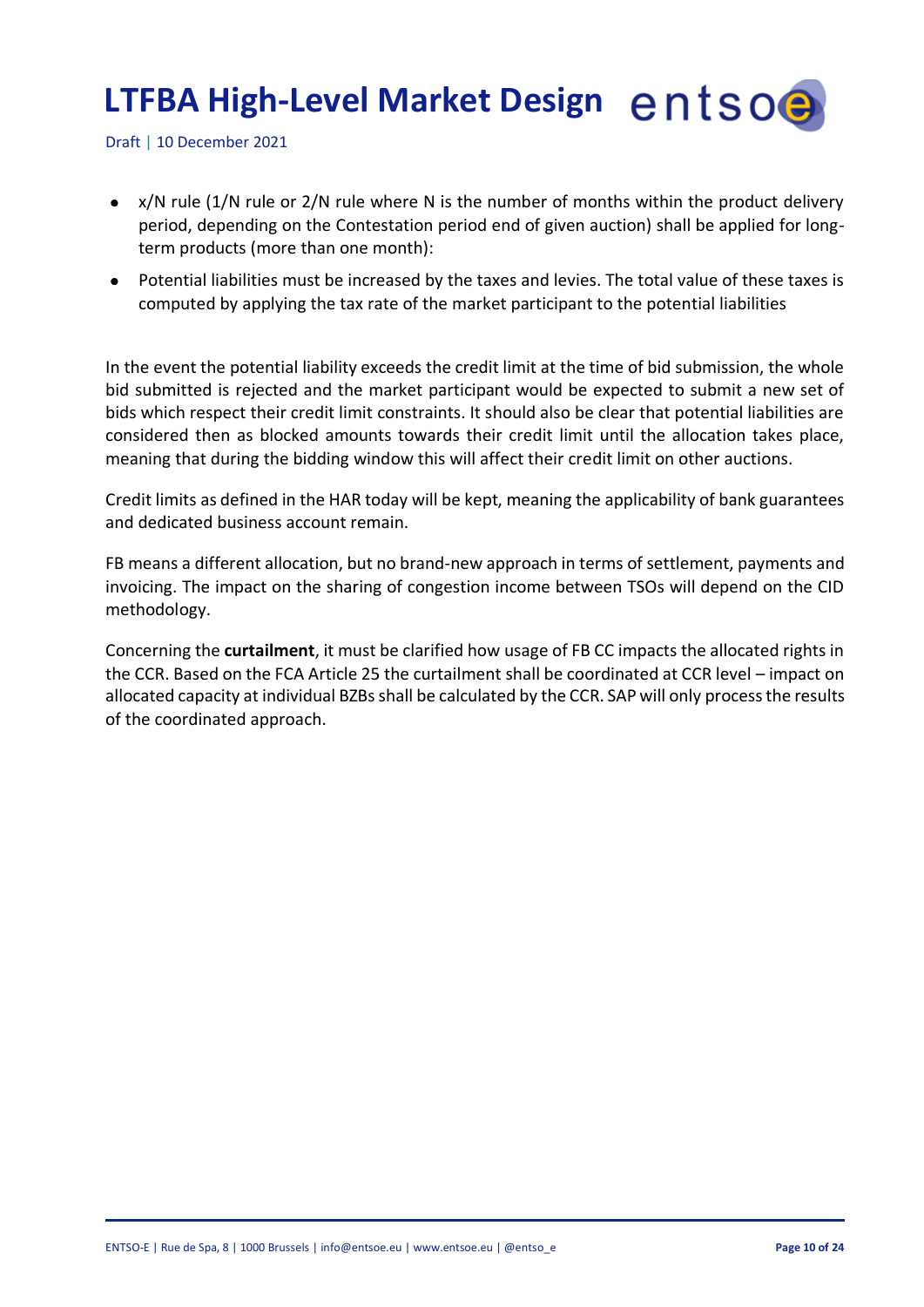Draft | 10 December 2021

### <span id="page-10-0"></span>**4. LTFBA impact on algorithms**

Implementation of LTFBA will affect many algorithms used today in the LT and also DA allocation timeframe. All TSOs shall provide as precise description of the algorithms as possible to be included in HARs and other methodologies that would allow SAP to implement them – including all the corresponding rules and constraints (integers, splitting, etc.).

During the implementation, SAP will translate the algorithms into full mathematical description and assignment to the IT supplier.

#### <span id="page-10-1"></span>**3.1. Algorithms in HAR**

#### **Auction algorithm**

So far, the following algorithm is suggested by ACER to be used in CCRs where LT FBA is in place.

- Market participants submit explicit bids for transmission capacity from zone **x** to zone **y,**  $\bullet$ with bid price **P** [EUR/MWh] and requested volume **V** [MW].
- In case of PTRs or FTR Options, the algorithm is:

| max $\{\sum_{b(x,y)} P_{b(x,y)}^{off} \times v_{b(x,y)}^{acc}\}$                      | $(x, y)$ Z: source, sink; bidding zones, where source and sink<br>are adjacent bidding zones                                                                                                                                                         |
|---------------------------------------------------------------------------------------|------------------------------------------------------------------------------------------------------------------------------------------------------------------------------------------------------------------------------------------------------|
|                                                                                       | $b(x, y)$ B: bid from source zone x to sink zone y                                                                                                                                                                                                   |
|                                                                                       | $P_h^{off}$ : offered price of bid b                                                                                                                                                                                                                 |
| $\sum_{b(x,y)} (PTDF^+_{b(x,y)} \times v^{acc}_{b(x,y)}) \leq \text{RAM}_l$           | $v_b^{acc}$ : accepted volume of bid b (optimization variable)                                                                                                                                                                                       |
| $\forall$ <i>l L</i>                                                                  | $V_h^{req}$ : requested volume of bid b                                                                                                                                                                                                              |
|                                                                                       | $l L$ ; all CNECs                                                                                                                                                                                                                                    |
| $PTDF_{x,y,l}^{+} = max(0, PTDF_{x,y,l})$                                             | $RAMl$ : Remaining Available Margin of a CNEC $l$                                                                                                                                                                                                    |
|                                                                                       | <b>PTDF</b> <sub>x,y,l</sub> : zone-to-zone PTDF of bidding zones x and y,<br>calculated at CNEC l                                                                                                                                                   |
| $0 \le v_h^{acc} \le V_h^{req}$                                                       | <b>PTDF</b> <sub><math>x,y,l</math></sub> provides that only the burdening effect of bids is<br>taken into account (no netting of counter flows). This is so for<br>Options (rights-without-obligations), as shall be applied at<br>long-term level. |
| $\sum_{h(v)} v_{b(x,y)}^{acc} \leq EC_x$<br>$\forall x, y \ Z$<br>$\forall b(x, y)$ B | $EC_x$ : External Constraint of bidding zone x                                                                                                                                                                                                       |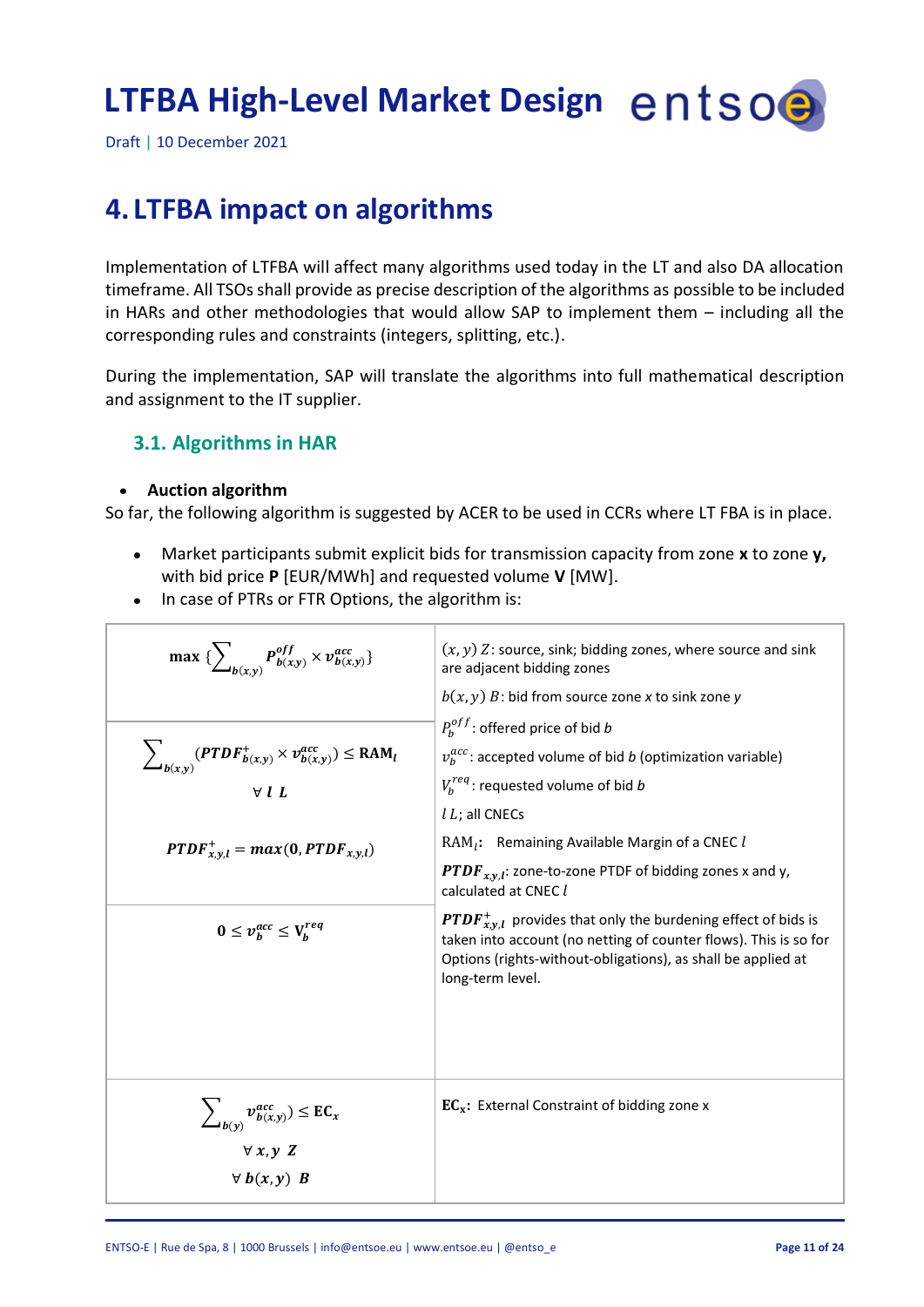Draft | 10 December 2021

#### **Open points for discussion on the allocation algorithm**

- **Price formation**  i.e. how a price of each LTTR is calculated
- **Return pricing**  $\bullet$ 
	- In case of return between timeframes (Y->M) there should be a clear rule how to price such a returned LTTR
- **Curtailment impact**
	- Clear rules on how the curtailment of capacity within the CCR is reflected into individual LTTRs (rounding rules, compensation rules, etc.)
- **Credit limits reflection**

#### <span id="page-11-0"></span>**3.2. Other algorithms**

With the LTFBA many processes are shifted from BZB level to the CCR level. Therefore, at least the following algorithms shall be developed and submitted to SAP for implementation.

- Congestion income distribution
- Algorithms for sharing of costs incurred to ensure firmness
- Remuneration of long-term transmission rights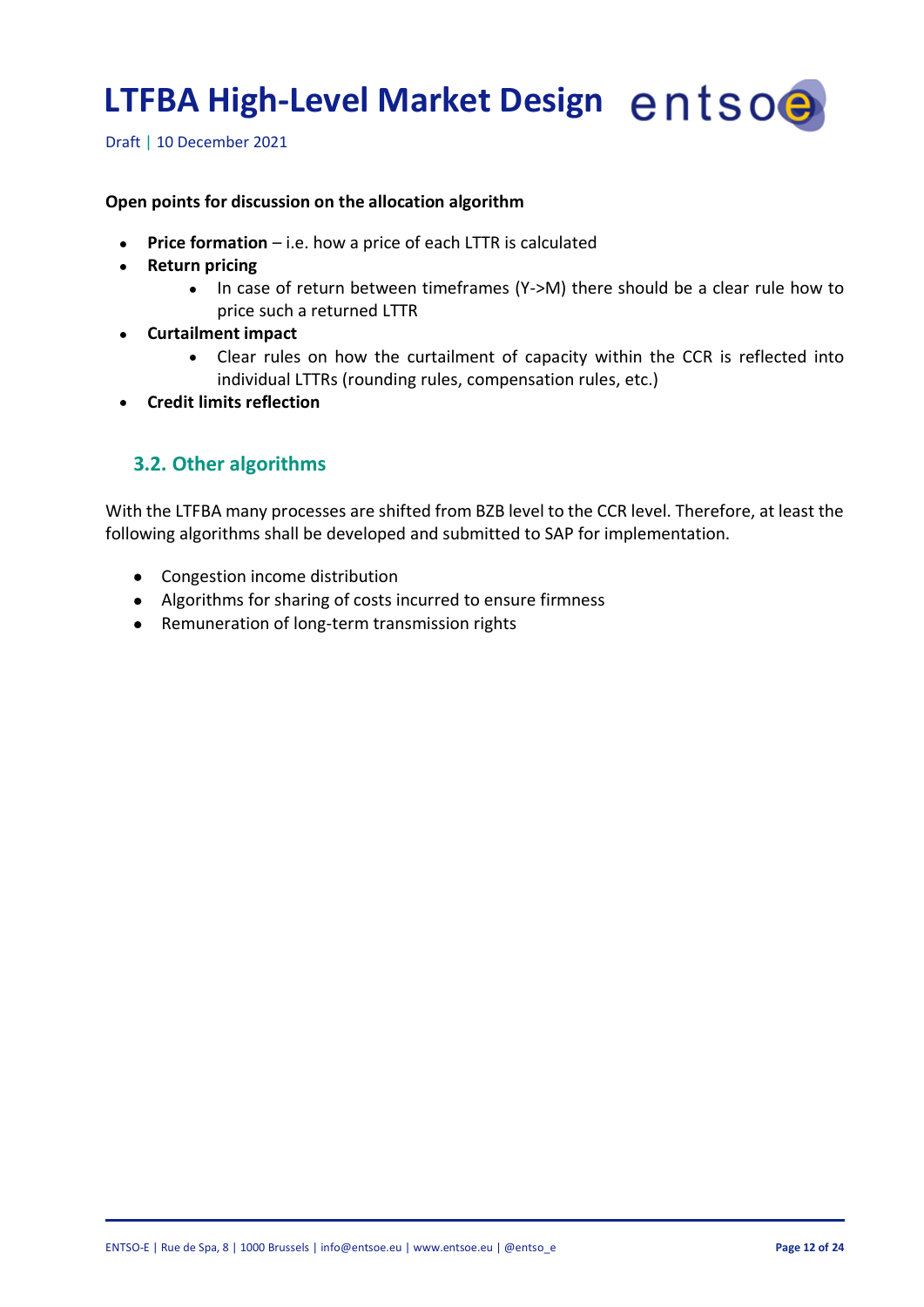Draft | 10 December 2021

### <span id="page-12-0"></span>**5.IT – organization**

Implementation of the LTFBA on the EU level requires review of data flows towards TSOs and also CCRs where LTFBA is in place. Increased complexity of the capacity domain and corresponding processes requires SAP to update all operational procedures and relevant IT systems. As indicated above, many processes shift from SAP to the CCR level.



The basic exchange of data is depicted below.

The following chapters describe first assumption on IT systems changes in relevant parties.

#### <span id="page-12-1"></span>**4.1. SAP Operator**

It should be noted that well-elaborated rules, described processes and algorithms' descriptions are key for successful and timely implementation at all relevant parties. The major risk of the project is a need of approval of all major changes by ACER that will take up to 6 months. The process of implementation should be flexible enough to accommodate any possible changes ACER may introduce during the approval process. Changes in IT systems that are not impacted by ACER decisions shall be identified.

#### <span id="page-12-2"></span>5.1.1. SAP - eCAT

- Handling of FB auctions  $\bullet$
- Showing available capacity (new format for showing available capacity per domain, will be published in the future)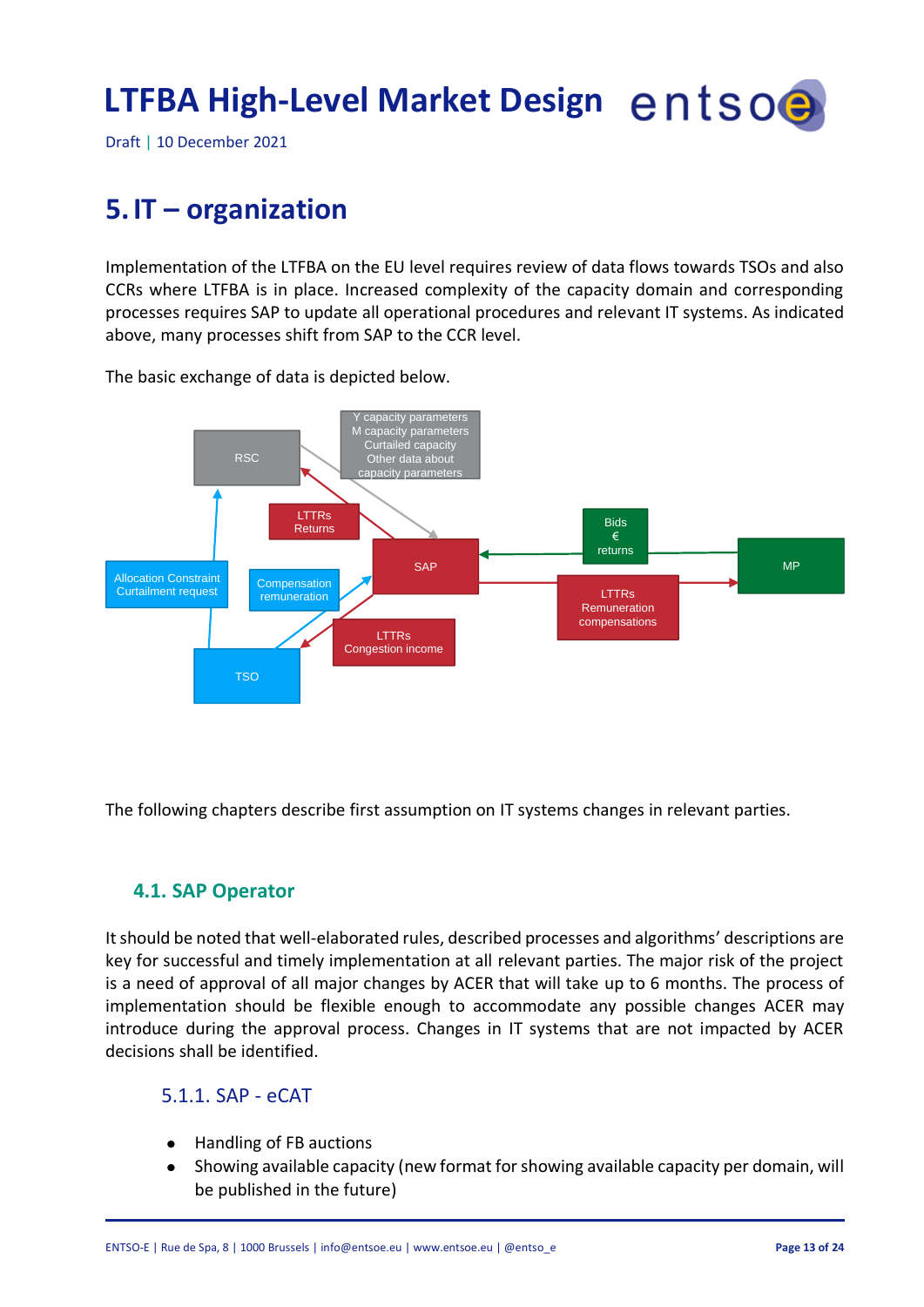Draft | 10 December 2021

- Bidding may need to be changed. Still to be assessed may an interface be needed for  $\bullet$ which bids over all directional borders can be submitted at the same time? Today a set of bids may not exceed the offered capacity, would the limit be the maximum bilateral exchange computed based on the FB domain
- Performance testing
- More time for auctions and verification of results to ensure correctness
- Return handling towards CCR
- Curtailment processing
- Procedures for auditing the allocation results
- New file formats

#### <span id="page-13-0"></span>5.1.2. SAP Other IT

- CID calculation
- Return calculation
- Curtailment/compensation calculation
- Web pages
	- o Update all rules and procedures
	- $\circ$  FB Domain publication new space
- Stop sending NTC values to EMFIP
- Update surveillance processes

#### <span id="page-13-1"></span>5.1.3. SAP – simulation facility

- Simulate the auctions during external testing run for traders.
- Create a simple tool for traders to verify the FB capacity parameters and simulate LT auctions. The traders would have a possibility to input real orderbooks or simulate their own.

#### <span id="page-13-2"></span>**4.2. Transparency, ACER**

- No more publication of NTCs for CCRs where LTFBA is in place. All FB parameters pursuant to ACER's decisions on Core and Nordic LT CCMs have to be published at JAO web pages
- No impact on ARIS/ACER reporting
- FB capacity parameters shall be ideally published at EMFIP. It is needed to get in touch with WG MIT and agree on the development of the platform.

#### <span id="page-13-3"></span>**4.3. RSC**

• Implement monthly process to adapt the FB domain for returns from Y timeframe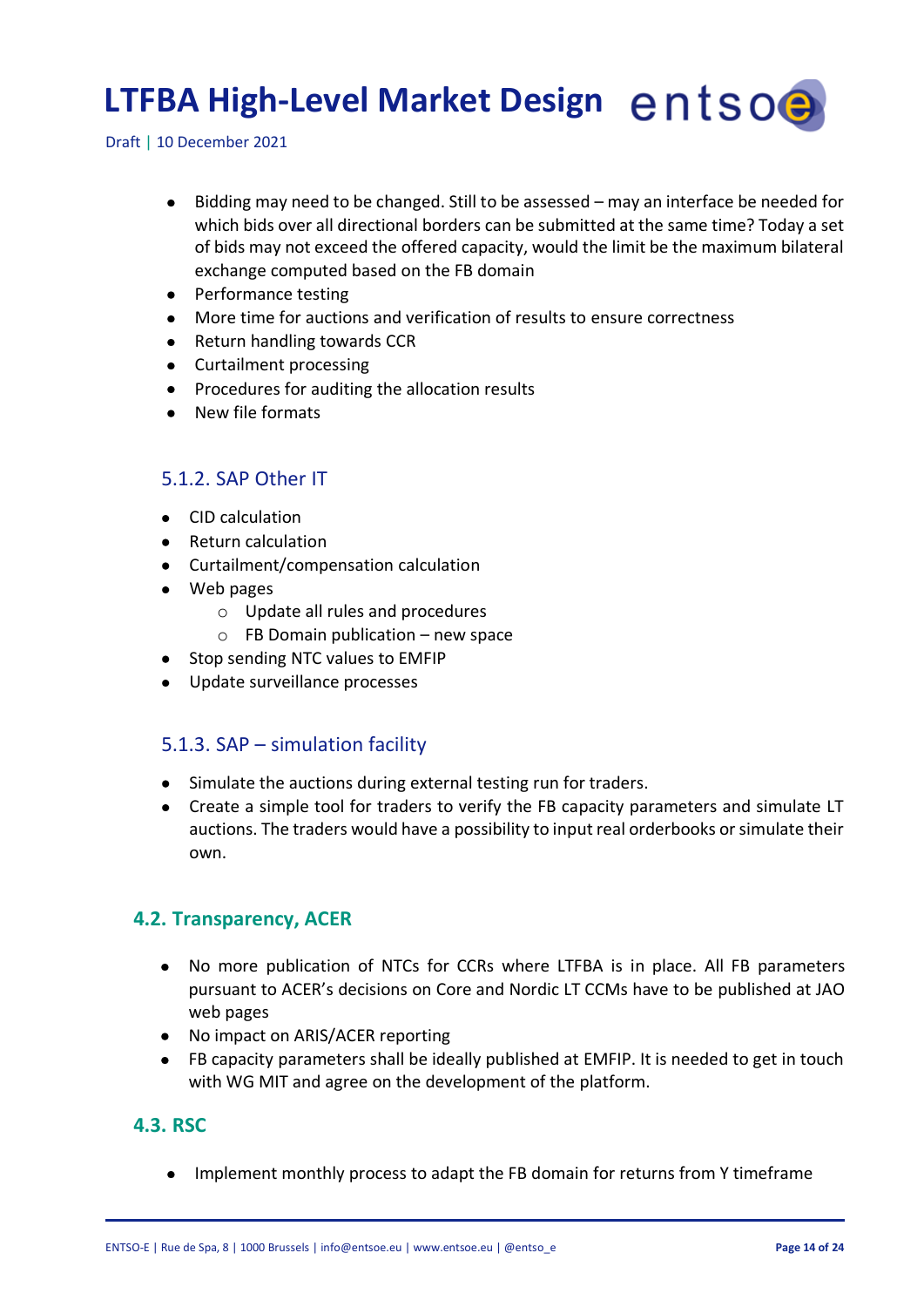Draft | 10 December 2021

- Implement curtailment procedures
- New interface for sending capacity parameters to SAP
- <span id="page-14-0"></span>Coordination of new file formats

#### **4.4. TSOs**

- No impact on LTTR results publication (still bilateral BZB rights as today)
- Curtailment procedures update (regional approach)
- New interface for sending return + curtailment to RSCs

#### <span id="page-14-1"></span>**4.5. Traders**

- Impact on credit limit verification
- New web interface
- New timeline for returns
- No major changes in bidding
- Offered capacity much more complicated and published at a dedicated place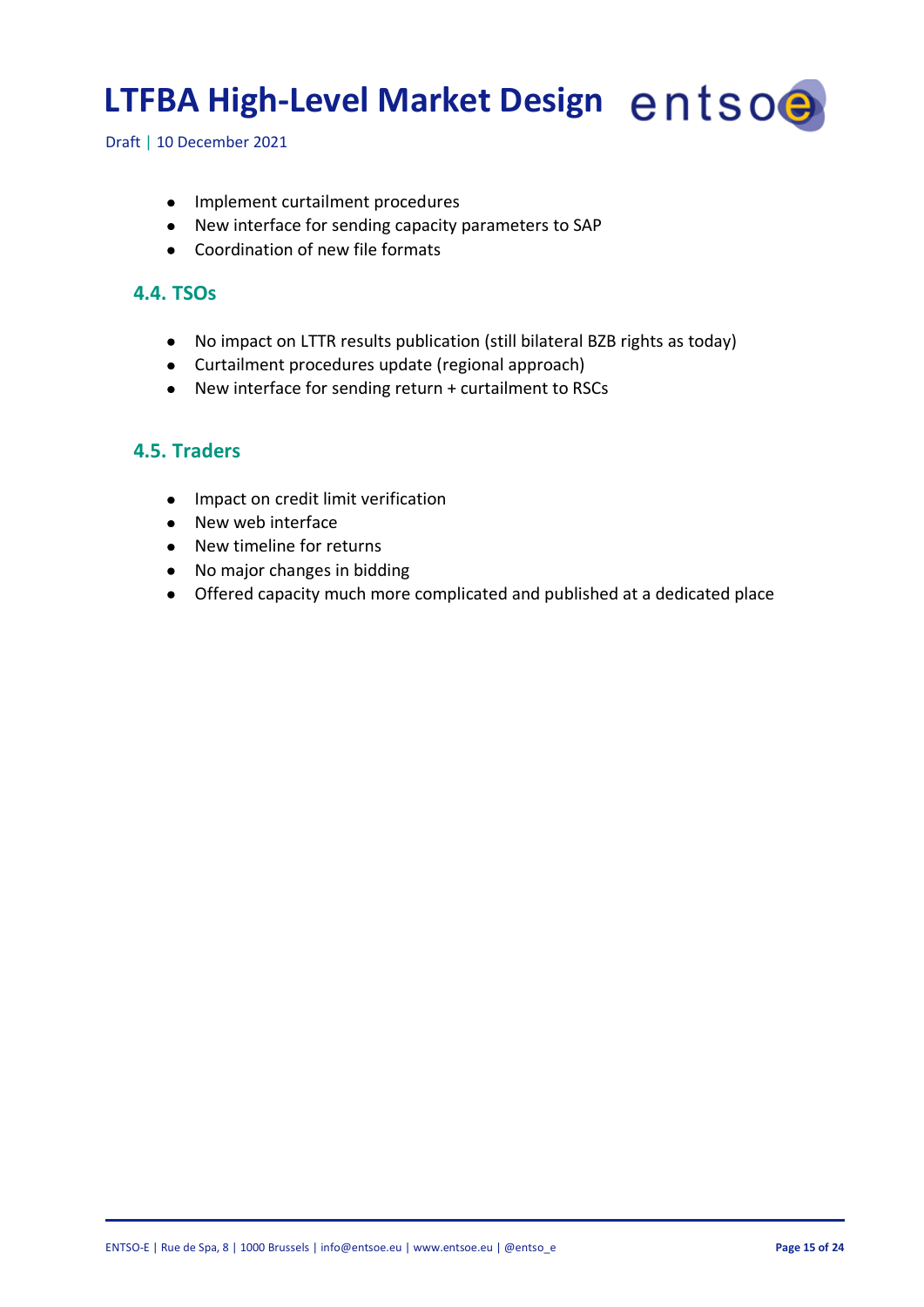Draft | 10 December 2021

### <span id="page-15-0"></span>**6.Rules and contracts**

The following 'All TSO' methodologies and CCR methodologies could be considered as most relevant ones for implementation of LT FB Allocation.

#### <span id="page-15-1"></span>**5.1. All TSO methodologies**

#### <span id="page-15-2"></span>5.1.1. FCA Article 49 and 59 – Requirements for the Single Allocation Platform and for the cost sharing methodology

The wording of a few articles (Whereas, Articles 2(d), 41, 50 and 59) could be slightly improved to better adapt the methodology to the new FB approach. Moreover, the algorithm requirements respecting flow-based will be included in the SAP methodology update.

#### <span id="page-15-3"></span>5.1.2. FCA Article 51 – Harmonised Allocation Rules

The preliminary assessment showed the need for amending the current methodology. The amendment is to focus on:

- Article 31(3) and (4) Bids submission: Evaluation of bids against maximum available capacity
- Article 33(2) Bids submission: Evaluation of bids against maximum available capacity
- Article 35(3) Auction results determination: Algorithm definition to be added or to be referred to
- Article 35(5) Auction results determination: Provisions needed for non-single BZ border auctions
- Article 40(1b) Impact on remuneration of LTTRs
- Article 52 (3b) Auction cancelation allowing new additional reasons for it
- $\bullet$ Other not critical aspects that could better adapt the methodology to the new FB approach (5(3,) 27, 28(3), 29(2), 29(3), 29(4), 34(2), 34(5), 35(4), 36(3) 37(5), 37(6), 38(4), 40(1a), 59 (1b), 60 (1a)).

In general, the following areas will be mostly affected:

- Timing (of returns, results publication, etc.)
- Allocation algorithm, price formation algorithm, return price algorithm
- Curtailment processes and impact on LTTRs holders
- Credit limits calculation
- $\bullet$ Bidding rules (maximal bids, tick size, bid size, etc.)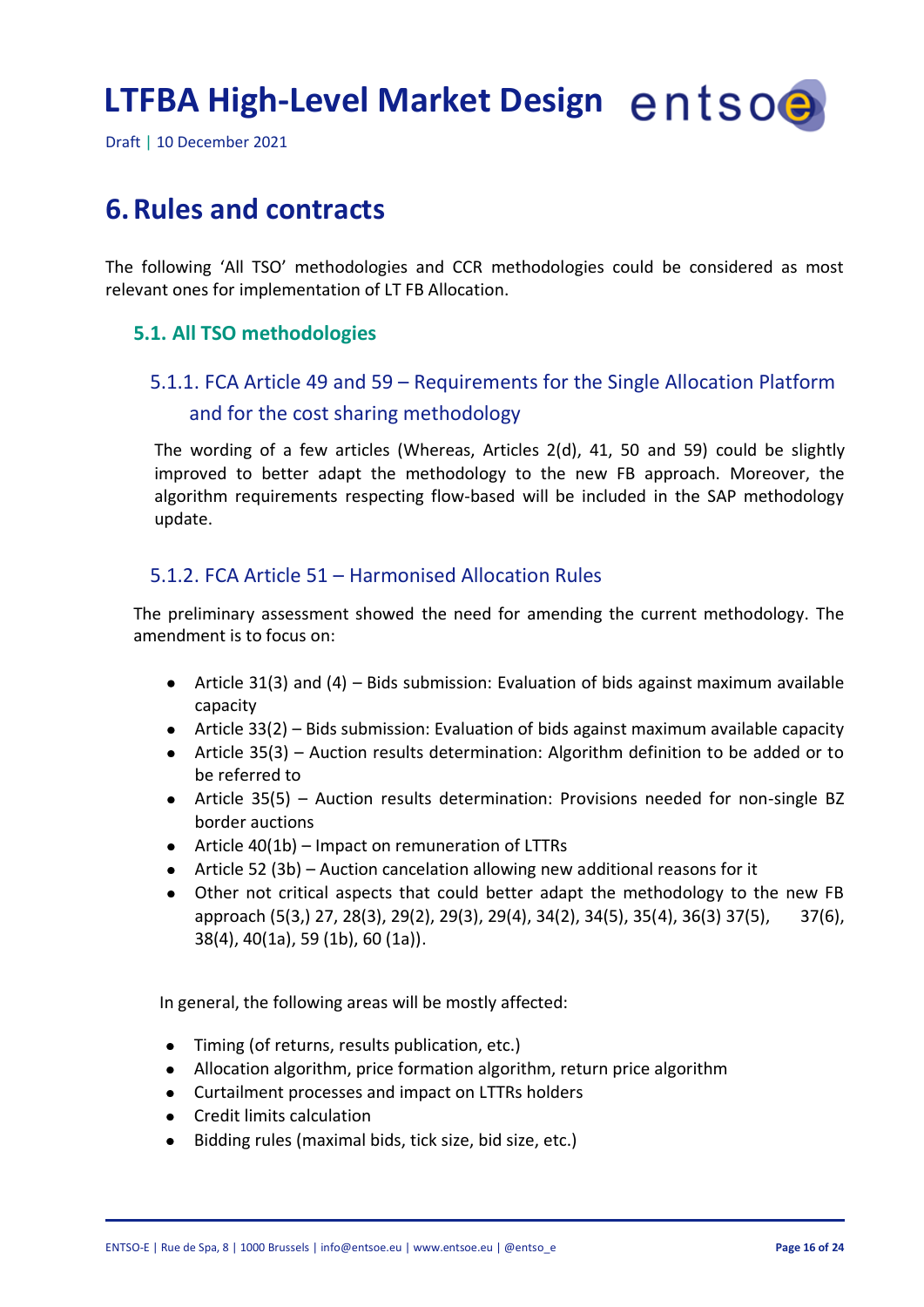Draft | 10 December 2021

#### <span id="page-16-0"></span>5.1.3. FCA Article 57 – Congestion Income Distribution

The **congestion income distribution methodology (CIDM)** is currently quite simple using in principle equal sharing of CI and cost by standard sharing key (or different sharing key under certain conditions). Based on the implemented products (structure of possible bids) and allocation process the preliminary assessment showed the need for amending the current methodology. The amendment is to focus on:

Article 4 (3,4,5) – Sharing keys and decision whether different than 50:50 rule will be used

#### <span id="page-16-1"></span>5.1.4. FCA Article 61 – Sharing costs incurred to ensure firmness and remuneration

Following Article 6.3 of the current FRC methodology, the methodology shall be revised and amended when the FCA CIDM is changed. The wording of a few articles (Articles 4 and 5) could be slightly improved to better adapt the methodology to the new FB approach. However, the amendment might not be considered as essential for allowing LTFBA if the reference to the FCA CID methodology is sufficient.

Remuneration of LTRs may also be dependent of updated FCA CID methodology (see above). The socialization scheme in FCA FRC methodology does not cover all borders (only those issuing LTTRs) and might consequently cause an issue.

In addition to the amendment of the methodologies, the allocation algorithm requirements and description will need to be developed.

#### <span id="page-16-2"></span>**5.2. CCR methodologies**

#### <span id="page-16-3"></span>5.2.1. FCA Article 16 – Splitting Long-Term cross-zonal capacity

The splitting rules might be amended by the following two CCRs:

#### **Core CCR**

In Core for a certain percentage of available LT-capacity shall be offered to Y-Product (Article 3&4). Therefore, an update of the methodology is needed considering the monthly capacity calculation methodology.

#### **Nordic CCR**

Implemented for Energinet (due to existing LTR DK1-DK2), amendment foreseen if LTRs are required in rest of Nordic CCR.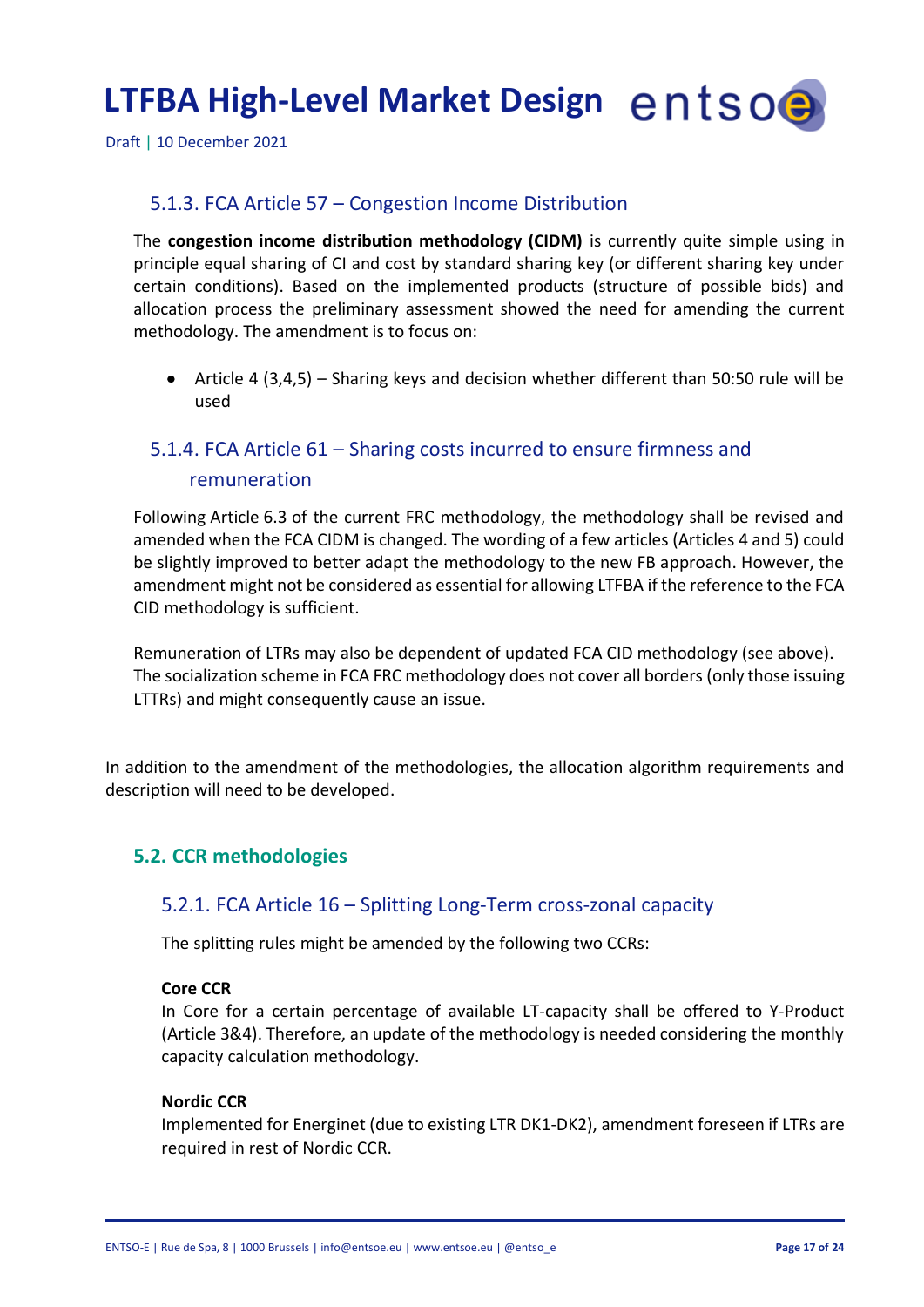Draft | 10 December 2021

#### <span id="page-17-0"></span>5.2.2. FCA Articles 17 and 18 – Generation of load data provision and for a common grid model

There is no amendment foreseen by the regions at this moment related to LT FBA.

#### <span id="page-17-1"></span>5.2.3. FCA Article 31 – Regional design of Long-Term Transmission Rights

There is no amendment foreseen by the regions at this moment.

#### <span id="page-17-2"></span>5.2.4. FCA Article 42 – Establishment of fallback procedures

**Establishment of fallback procedures.** Based on the current FCA article 42, the fallback procedure shall be the postponement of the forward allocated capacity. However as in LT FBA all allocations are linked together, a fallback solution of individual BZBs would not work and a full replication of the first auction seems to be necessary as fallback.

In case the postponement of the forward capacity allocation is not possible, or the new deadline has been reached and the results are still not available, the CCC shall deliver the following fallback long-term FB parameters to the SAP:

- a) For the yearly capacity calculation, the FB parameters calculated for the equivalent
- b) CGMs of the previous year shall be used as a basis;
- c) For the monthly capacity calculation, the FB parameters calculated for the corresponding time horizon at the preceding yearly auction shall be used as a basis;
- **Shall be managed by CCRs**

#### <span id="page-17-3"></span>5.2.5. FCA Article 52 – Regional annexes to the harmonised allocation rules

The **harmonised allocation rules** pursuant to Article 52 have to be accepted as EUregulation (HAR EU-body) as they are well prepared and accepted for explicit LT-allocation in EU CCRs. However, based on Article 52.3 HAR may also contain regional or BZB specific solutions especially for type of LTRs, their return and remuneration regime to be applied, coordinated regional fallback solutions and compensation rules defining regional firmness regimes.

There is an amendment foreseen by Nordic CCR and Core CCR. For Core CCR, a change could be needed because of technical profile for CZ-SK DE/LU PL borders.

#### <span id="page-17-4"></span>**5.3. Contracts**

#### 5.3.1. SAP Cooperation Agreement (SAPCA) contract

- <span id="page-17-5"></span>o Operational procedures have to be updated
- o Cost sharing already agreed
- o Participation Agreements between SAP operator and market participants might need to be updated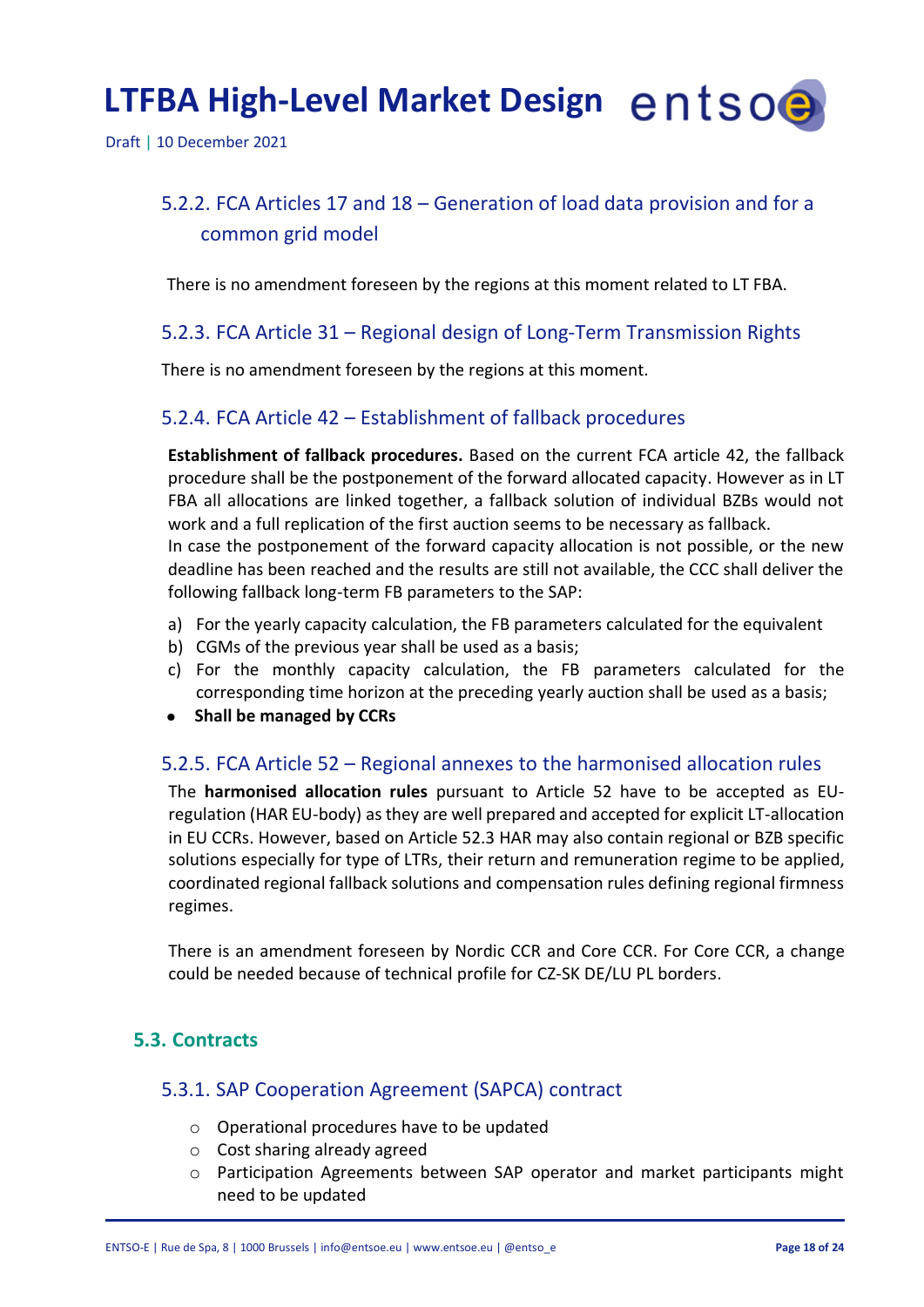Draft | 10 December 2021

#### 5.3.2. RSC SLA

- <span id="page-18-0"></span>o Scope of services to be updated
- o Shall be managed by CCRs

### <span id="page-18-1"></span>**7.Costs for LTFBA**

At its meeting held on 16 March 2021, SAP Council confirms that costs for development and implementation of LT FBA shall be considered as establishment costs because FBA is a fundamental FCA requirement. The sharing key is "per TSO" only, i.e., costs shared by all SAP CA TSOs equally.

| SAP Council decides that development and Approved<br>DEC.<br>27 · |
|-------------------------------------------------------------------|
|-------------------------------------------------------------------|

Concerning the sharing key of direct costs for LTFBA operations, SAP Council will decide once the nature and structure of these costs are known.

Need to consider limited duration of SAP CA (2026) and impact on fees formation.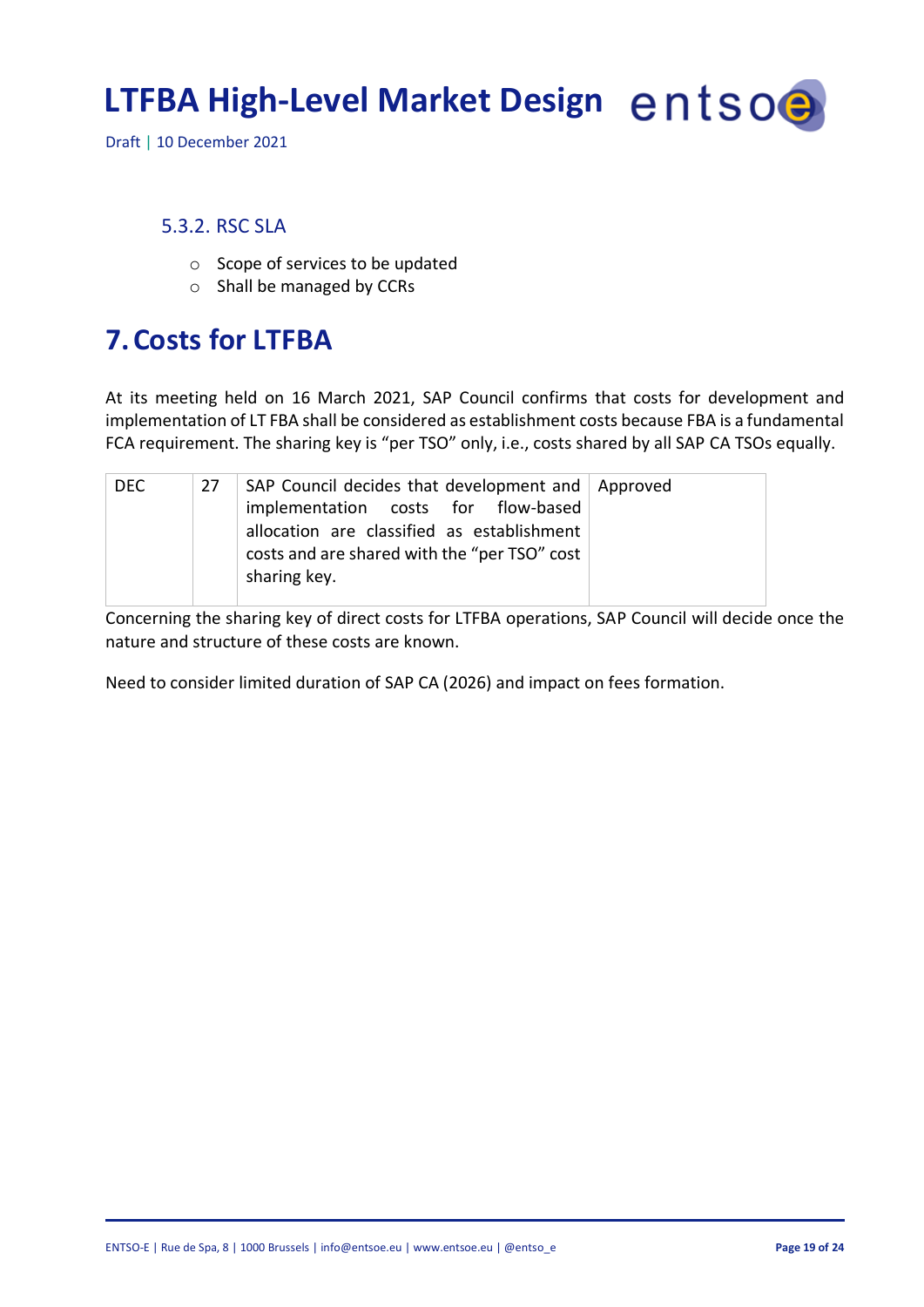Draft | 10 December 2021

### <span id="page-19-0"></span>**8.Implementation governance**

All TSOs methodologies shall be developed by all TSOs. ENTSO-E/ALL TSOs shall thus manage the process of drafting, consulting and submitting the methodologies. Since many changes should fit regional requirements, it is evident that the TSOs from the concerned regions shall actively contribute in respective WGs. The coordination of CCR requests and their translation into all TSOs methodologies shall take place at the ENTSO-E level. For the LT FBA process it expected that RSCs will deliver the FB domains, for this process there will be alignment with RSCs. The allocation process itself is independent of the RSCs.

SAP Cooperation Agreement does not provide a clear framework for steering implementation of such an immense change in SAP processes. The SAP Council have a full right to update the operational procedures and request SAP Operator to follow them. In a broad sense, we can conclude that the SAP Council should be responsible for SAP Operator involvement and should steer the implementation works in order to ensure that all TSOs requirements are implemented in time by the SAP Operator.

Core and Nordic CCR TSOs shall therefore ensure participation in the All TSO WGs and actively communicate with the SAP Operator/SAP Council. Especially in the following areas:

- Data formats, procedures and processes  $\bullet$
- HAR, CID, curtailment, return rules
- Testing
- Data publication
- Simulation facility and parallel run
- Remuneration of LT rights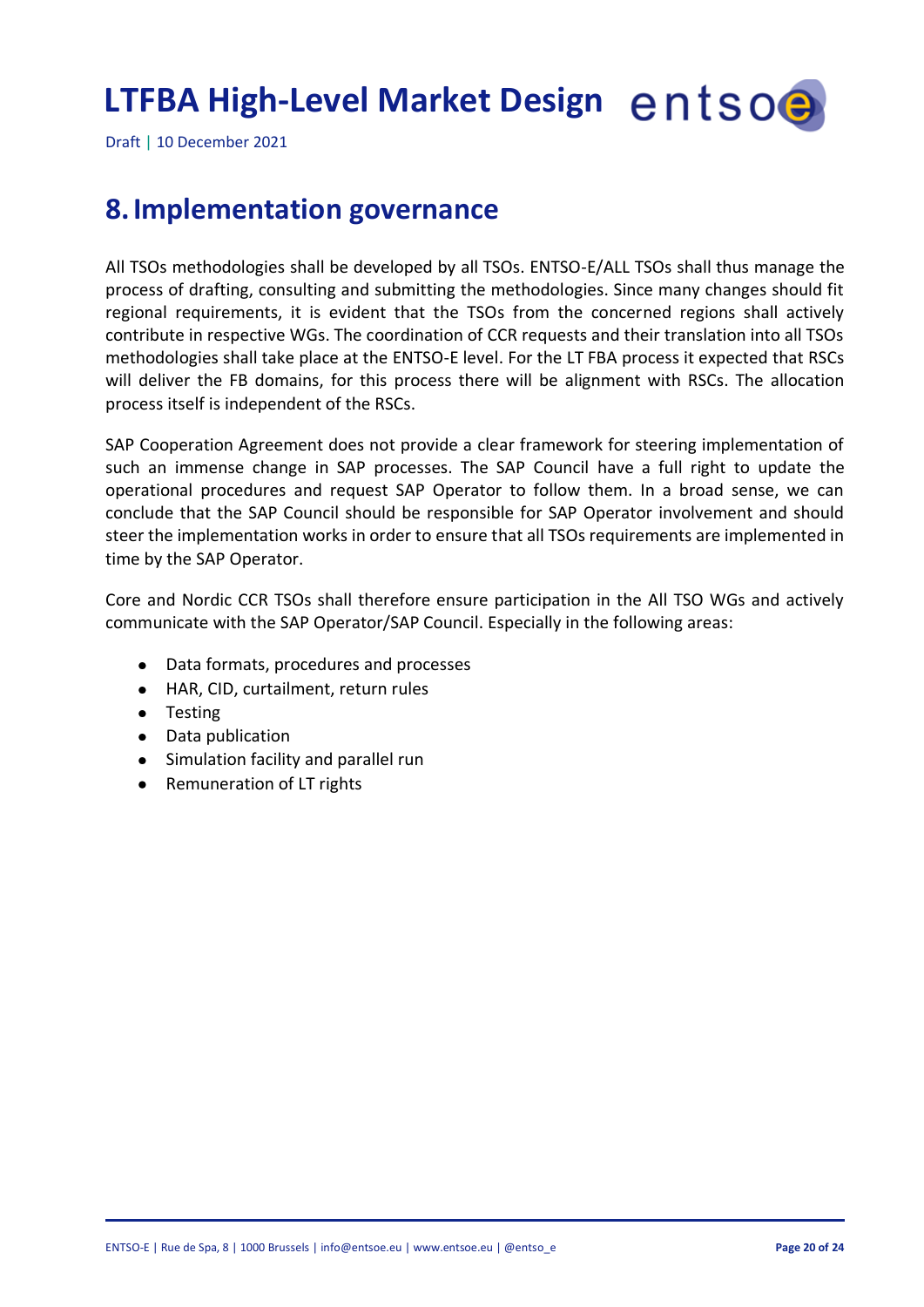Draft | 10 December 2021

### <span id="page-20-0"></span>**9.Implementation timeline**

Implementation of LTFBA demands from all parties to update relevant systems, contracts and operational procedures. The timeline of LTFBA implementation in SAP shall be compatible with the regional LTCC timelines. Based on the latest information, the Nordic CCR is going to be the first EU region implementing the LT FBCC with the anticipated go-live February 2024. The Nordic CCR will switch to LT FB allocation when the SAP is able to manage the LT FB approach (in case of interim phase ATC LT allocation shall be in place). The Core LT CCM will go-live in November 2024 with yearly auctions for the year 2025.

This scenario is critical from the following aspects:

- Very short time for development of all TSO methodologies.
- HAR shall contain all final changes already before annual auctions for 2025.

By then, the SAP operator shall update all relevant IT systems and procedures and all relevant TSOs shall update all necessary documents and contracts.

The LTFBA project can be split into several phases:

#### **Phase 1 Definition of LTFBA**

- In this phase all TSOs methodologies shall define the business description of LTFBA.
- Further, commercial and technical description are developed by the SAP Operator in order to allow procurement of the IT tools.
- Detailed data formats and processes among all parties are fully described.
- The HLMD will be the basis of the process description document and will also serve as a basis for the necessary amendments to be done by the relevant All TSO/Regional expert teams.

#### **Phase 2 Implementation/Development**

- Approval of all methodologies by ACER/NRAs
- Implementation/Development of IT tools in the SAP, RSC and TSOs
- Simulation facility development

#### **Phase 3 Testing**

- SAP testing with TSOs
- Core Parallel run with SAP support
- SAP testing with MPs

#### **Go-live**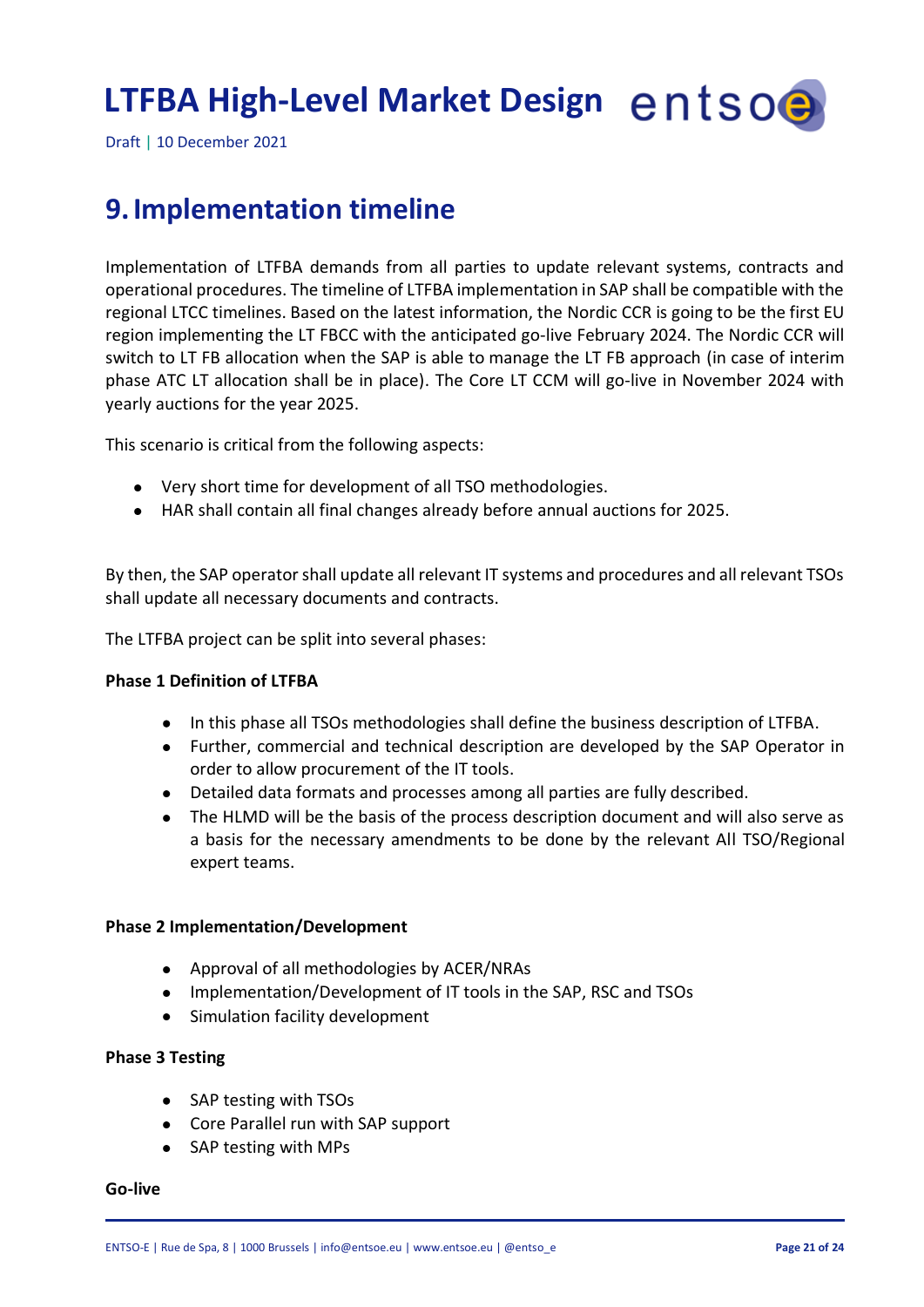Draft | 10 December 2021

#### **Constraints and risks**

- HAR including all FB related issues shall be approved by Q3/2023 to allow monthly FB LTA during 2024
- All IT developments in SAP shall start before the methodologies are approved by ACER risk of changes during implementation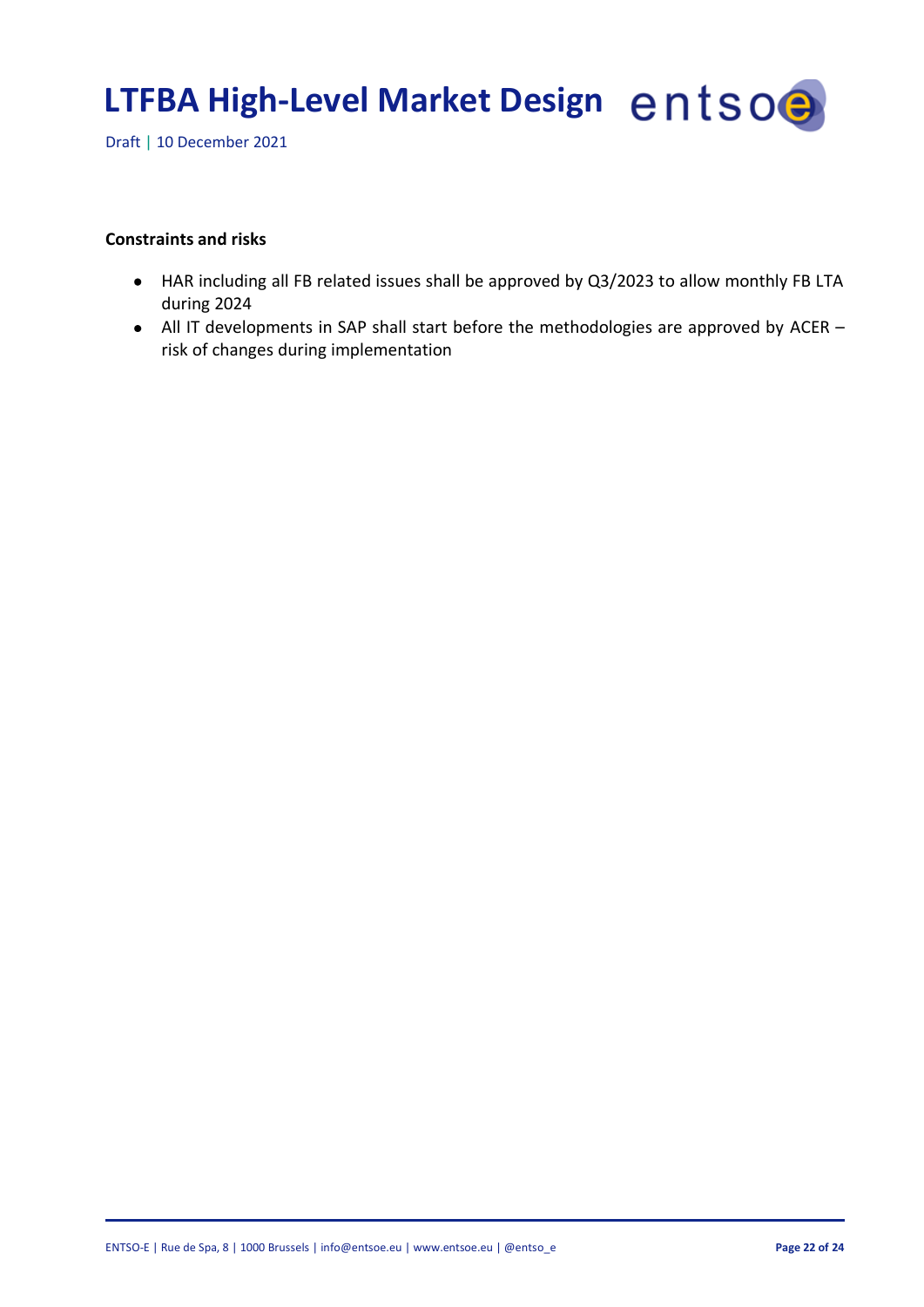

Nov 2024: Core LTCC go-live:

January 2025: Monthly CC



#### **Timeline go-live November 2024, starting with annual products for 2025**

Methodology/ies Drafting

**Te sting & TSOs & JAO testing & simulations** January 2025: **simulations Monthly** allocation Nov 2024: LT FBA **External parallel run** MESC meetings MESC meetings MESC meetings **MPs adaptation** go-live: yearly allocation entsoe 12

2021 2022 2023 2024 2025 Q4 | Q1 | Q2 | Q3 | Q4 | Q1 | Q2 | Q3 | Q4 | Q1 | Q2 | Q3 | Q4 | Q1

*\*Timings may slightly vary from the planning above*

**FCA Art.16**